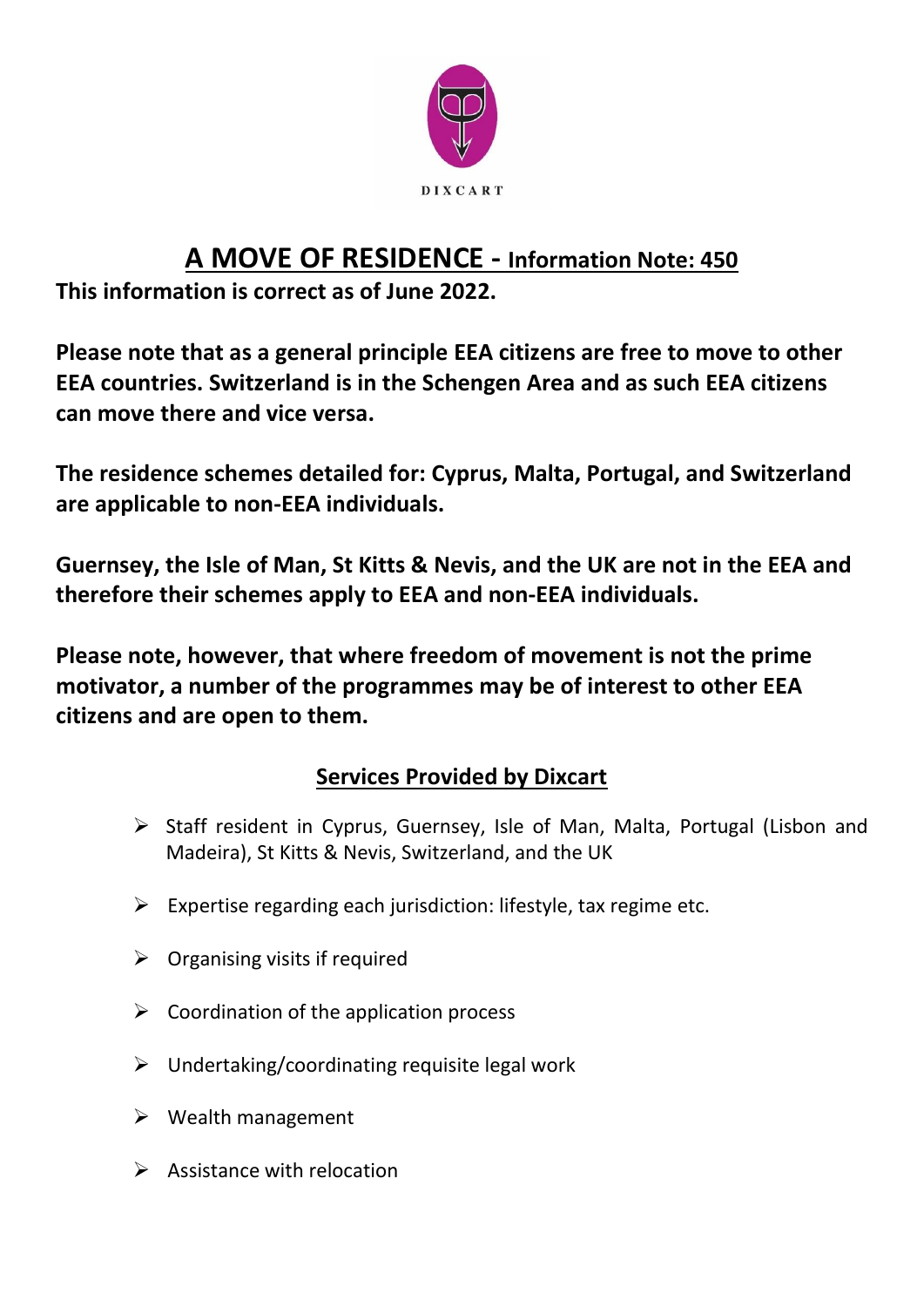➢ Provision of personal and corporate professional services once relocation has taken place

**PLEASE NOTE:** In addition to the Financial Criteria detailed below **Government Fees** are payable which vary considerably depending on the particular Residence Scheme. Information is available on request.

| <b>Country and</b>                                 | <b>Benefits</b>                                                                                                                                                                                                                                                                                                                                                                                                                                                                                                                                                                                                                                                                                                                                                                                                                                                                                                   | <b>Financial/Other Obligations</b>                                                                                                                                                                                                                                                                                                                                                                                                                                                                                                                                                                                                                                                                                                                                                                                                                                                                                                                                                                                                                                                                                                                                                                                                                                                                                                                                                                                                                                                                                                                   | <b>Additional Criteria</b>                                                                                                                                                                                                                                                                                                                                                                                                                                                                                                                                                                                                                                                                                                                                                                                                                                                                                 |
|----------------------------------------------------|-------------------------------------------------------------------------------------------------------------------------------------------------------------------------------------------------------------------------------------------------------------------------------------------------------------------------------------------------------------------------------------------------------------------------------------------------------------------------------------------------------------------------------------------------------------------------------------------------------------------------------------------------------------------------------------------------------------------------------------------------------------------------------------------------------------------------------------------------------------------------------------------------------------------|------------------------------------------------------------------------------------------------------------------------------------------------------------------------------------------------------------------------------------------------------------------------------------------------------------------------------------------------------------------------------------------------------------------------------------------------------------------------------------------------------------------------------------------------------------------------------------------------------------------------------------------------------------------------------------------------------------------------------------------------------------------------------------------------------------------------------------------------------------------------------------------------------------------------------------------------------------------------------------------------------------------------------------------------------------------------------------------------------------------------------------------------------------------------------------------------------------------------------------------------------------------------------------------------------------------------------------------------------------------------------------------------------------------------------------------------------------------------------------------------------------------------------------------------------|------------------------------------------------------------------------------------------------------------------------------------------------------------------------------------------------------------------------------------------------------------------------------------------------------------------------------------------------------------------------------------------------------------------------------------------------------------------------------------------------------------------------------------------------------------------------------------------------------------------------------------------------------------------------------------------------------------------------------------------------------------------------------------------------------------------------------------------------------------------------------------------------------------|
| <b>Residence</b>                                   |                                                                                                                                                                                                                                                                                                                                                                                                                                                                                                                                                                                                                                                                                                                                                                                                                                                                                                                   |                                                                                                                                                                                                                                                                                                                                                                                                                                                                                                                                                                                                                                                                                                                                                                                                                                                                                                                                                                                                                                                                                                                                                                                                                                                                                                                                                                                                                                                                                                                                                      |                                                                                                                                                                                                                                                                                                                                                                                                                                                                                                                                                                                                                                                                                                                                                                                                                                                                                                            |
| <b>Scheme</b>                                      |                                                                                                                                                                                                                                                                                                                                                                                                                                                                                                                                                                                                                                                                                                                                                                                                                                                                                                                   |                                                                                                                                                                                                                                                                                                                                                                                                                                                                                                                                                                                                                                                                                                                                                                                                                                                                                                                                                                                                                                                                                                                                                                                                                                                                                                                                                                                                                                                                                                                                                      |                                                                                                                                                                                                                                                                                                                                                                                                                                                                                                                                                                                                                                                                                                                                                                                                                                                                                                            |
| Cyprus:<br>Permanent<br><b>Residence</b><br>Permit | The<br>applicant's<br>passport<br>is<br>stamped and a certificate provided<br>that indicates that Cyprus is a<br>permanent place of residence for<br>that individual.<br>Simplified process for acquisition<br>of a Schengen Visa for holders of a<br>permanent residence permit.<br>Ability to organise<br>business<br>activities in the EU, from Cyprus.<br>The procedure generally takes two<br>months from the date of the<br>application.<br>If the applicant becomes tax<br>resident in Cyprus (i.e., they satisfy<br>either the "183-day rule" or the<br>"60 day rule" in any one calendar<br>year) he/she will be taxed on<br>Cyprus income and income from<br>foreign sources. However, foreign<br>tax paid can be credited against the<br>personal income tax liability in<br>Cyprus.<br>In addition:<br>There are NO wealth<br>and/or NO inheritance<br>taxes in Cyprus.<br>There is no language test. | The applicant, and his/her spouse, must<br>prove that they have at their disposal a<br>secure annual income of at least €30,000.<br>This annual income needs to increase by<br>€5,000 for every additional dependant. The<br>income can be from pensions, overseas<br>employment, interest on fixed deposits or<br>rental income from abroad.<br>In order to qualify, an individual must make<br>an investment of at least €300,000, in one<br>of the following investment categories:<br>Purchase residential real estate<br>$\bullet$<br>(house/apartment) by a Land<br>Development company in Cyprus,<br>which should relate to a first sale<br>of at least €300,000 (excluding<br>VAT). At least €200,000 must be<br>paid as the Sale Contract is signed<br>and prior to the application for<br>the Permanent Residence Permit.<br>real<br>Investment<br>in in<br>estate<br>$\bullet$<br>(excluding houses/apartments):<br>Purchase other types of real<br>estate, such as offices, shops,<br>hotels,<br>or<br>related<br>estate<br>developments of a combination<br>of these, with a total value of<br>€300,000 (excluding VAT). Re-sale<br>properties are acceptable.<br>Investment of at least €300,000 in<br>$\bullet$<br>the share capital of a Cyprus<br>company, which is based, and<br>operates in Cyprus, has substance<br>in Cyprus, and employs at least 5<br>people in Cyprus.<br>Investment of at least €300,000 in<br>units of a Cyprus Investment<br>Organisation<br>of<br>Collective<br>Investments (type AIF, AIFLNP,<br>RAIF). | The applicant and his spouse must<br>submit evidence that they have a<br>clean criminal record from their<br>country of residence.<br>The applicant and his/her spouse<br>must confirm that they do not<br>intend to be employed in Cyprus.<br>The applicant and the family<br>members<br>included<br>in<br>the<br>Permanent Residence Permit must<br>visit Cyprus within one year of the<br>permit being granted and from then<br>on at least once every two years<br>(one day is regarded as a visit).<br>Capital gains tax is imposed at the<br>rate of 20% on gains from the<br>disposal of immovable property<br>situated in Cyprus, including gains<br>from the disposal of shares in<br>companies which own immovable<br>property, excluding shares listed on<br>a recognised Stock Exchange.<br>Capital gains tax is imposed even if<br>the owner of the property is not a<br>Cyprus tax resident. |
| <b>Country</b><br>and<br><b>Residence</b>          | <b>Benefits</b>                                                                                                                                                                                                                                                                                                                                                                                                                                                                                                                                                                                                                                                                                                                                                                                                                                                                                                   | <b>Financial/Other Obligations</b>                                                                                                                                                                                                                                                                                                                                                                                                                                                                                                                                                                                                                                                                                                                                                                                                                                                                                                                                                                                                                                                                                                                                                                                                                                                                                                                                                                                                                                                                                                                   | <b>Additional Criteria</b>                                                                                                                                                                                                                                                                                                                                                                                                                                                                                                                                                                                                                                                                                                                                                                                                                                                                                 |
| <b>Scheme</b>                                      |                                                                                                                                                                                                                                                                                                                                                                                                                                                                                                                                                                                                                                                                                                                                                                                                                                                                                                                   |                                                                                                                                                                                                                                                                                                                                                                                                                                                                                                                                                                                                                                                                                                                                                                                                                                                                                                                                                                                                                                                                                                                                                                                                                                                                                                                                                                                                                                                                                                                                                      |                                                                                                                                                                                                                                                                                                                                                                                                                                                                                                                                                                                                                                                                                                                                                                                                                                                                                                            |
| <b>Bailiwick</b><br>of                             | Guernsey has its own system of<br>taxation for residents. Individuals                                                                                                                                                                                                                                                                                                                                                                                                                                                                                                                                                                                                                                                                                                                                                                                                                                             | The following individuals do not generally<br>need permission from the Guernsey Border                                                                                                                                                                                                                                                                                                                                                                                                                                                                                                                                                                                                                                                                                                                                                                                                                                                                                                                                                                                                                                                                                                                                                                                                                                                                                                                                                                                                                                                               | $\bullet$<br>individual<br>resident in<br>An<br>Guernsey for 182 days or more                                                                                                                                                                                                                                                                                                                                                                                                                                                                                                                                                                                                                                                                                                                                                                                                                              |
| Guernsey:<br><b>Guernsey</b>                       | have a tax-free allowance of                                                                                                                                                                                                                                                                                                                                                                                                                                                                                                                                                                                                                                                                                                                                                                                                                                                                                      | Agency to move to the Bailiwick of                                                                                                                                                                                                                                                                                                                                                                                                                                                                                                                                                                                                                                                                                                                                                                                                                                                                                                                                                                                                                                                                                                                                                                                                                                                                                                                                                                                                                                                                                                                   | considered<br>'Principally<br>is                                                                                                                                                                                                                                                                                                                                                                                                                                                                                                                                                                                                                                                                                                                                                                                                                                                                           |
|                                                    | £12,175 (2022). Income tax is                                                                                                                                                                                                                                                                                                                                                                                                                                                                                                                                                                                                                                                                                                                                                                                                                                                                                     | Guernsey:                                                                                                                                                                                                                                                                                                                                                                                                                                                                                                                                                                                                                                                                                                                                                                                                                                                                                                                                                                                                                                                                                                                                                                                                                                                                                                                                                                                                                                                                                                                                            | Resident'.                                                                                                                                                                                                                                                                                                                                                                                                                                                                                                                                                                                                                                                                                                                                                                                                                                                                                                 |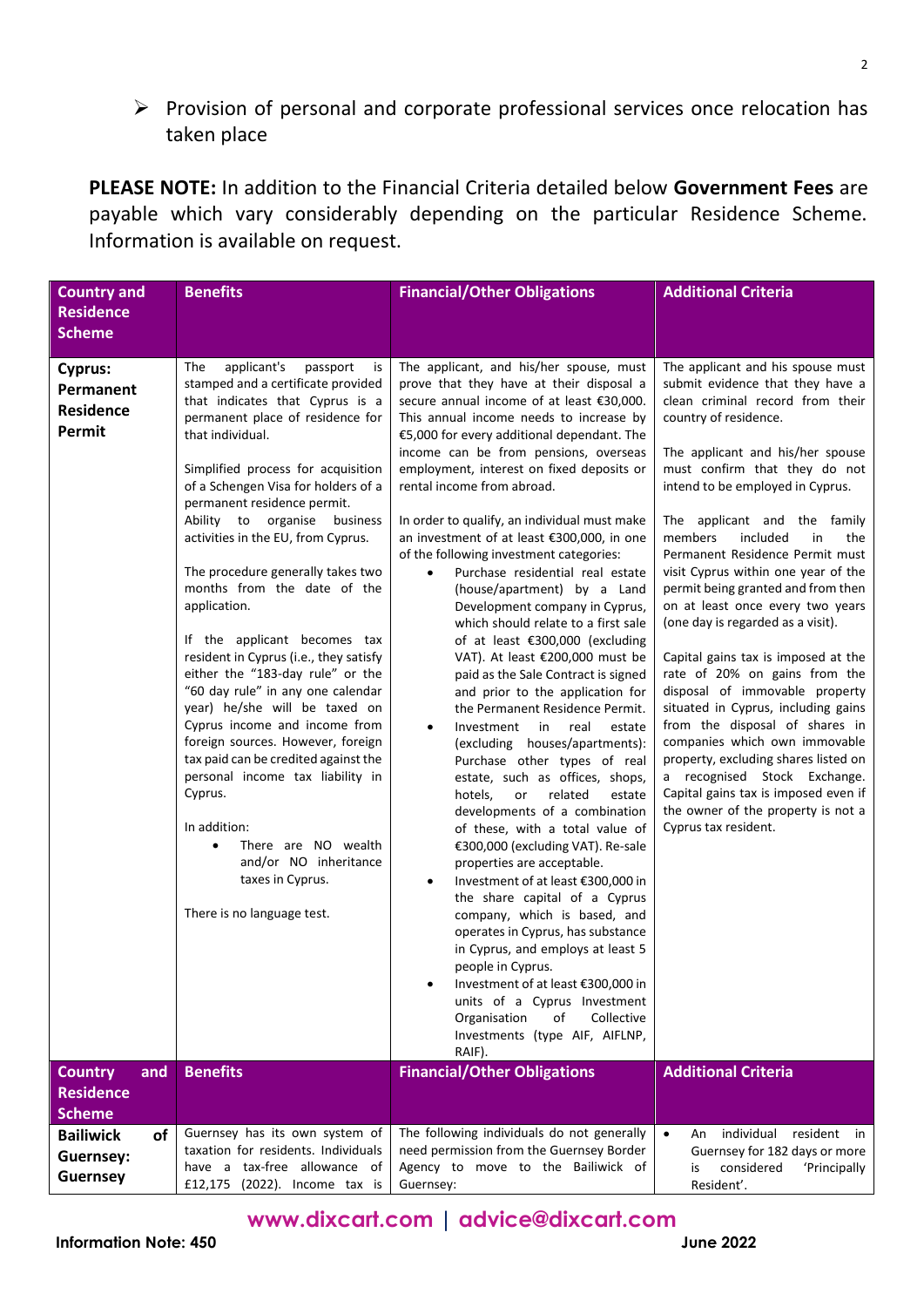| <b>Country and</b>            | <b>Benefits</b>                                                         | <b>Financial/Other Obligations</b>                                                           | <b>Additional Criteria</b>                                                |
|-------------------------------|-------------------------------------------------------------------------|----------------------------------------------------------------------------------------------|---------------------------------------------------------------------------|
| <b>Residence</b>              |                                                                         |                                                                                              |                                                                           |
| <b>Scheme</b>                 |                                                                         |                                                                                              |                                                                           |
|                               | levied on income in excess of this                                      | British citizens.<br>$\bullet$                                                               | 'Resident Only': an individual<br>$\bullet$                               |
|                               | amount at a rate of 20%, with                                           | Other nationals who have permanent                                                           | resident in Guernsey for 91                                               |
|                               | generous allowances.                                                    | settlement (such as indefinite leave to                                                      | days or more and 91 days or                                               |
|                               | 'Principally resident' and 'Solely                                      | enter or remain in the Bailiwick of<br>Guernsey, United Kingdom, Bailiwick                   | more in another jurisdiction<br>during the calendar year.                 |
|                               | resident' individuals are liable to                                     | of Jersey, or the Isle of Man) within                                                        | 'Solely Resident': an individual<br>$\bullet$                             |
|                               | Guernsey income tax on their                                            | the terms of the Immigration Act                                                             | resident in Guernsey for 91                                               |
|                               | worldwide income.                                                       | 1971.<br>Individuals who do not have an automatic                                            | days or more per year and not                                             |
|                               | 'Resident only' individuals are                                         | right to live in Guernsey, may gain the right                                                | resident in another jurisdiction<br>during the calendar year of           |
|                               | taxed on their worldwide income                                         | to do so, if they fall within one of the                                                     | charge for more than 91 days.                                             |
|                               | or they can elect to be taxed on                                        | categories detailed below:<br>Investor Immigration: A<br>$\bullet$                           | 'Non-resident': an individual                                             |
|                               | their Guernsey source income only<br>and pay a standard annual charge   | person<br>seeking to enter and then remain in                                                | not falling into any of the<br>above categories, is generally             |
|                               | of £40,000.                                                             | the Bailiwick of Guernsey must                                                               | only liable to Guernsey income                                            |
|                               |                                                                         | provide evidence that they have £1                                                           | tax<br>arising<br>from<br>an                                              |
|                               | There are other options for<br>Guernsey residents falling under         | million of their own money under<br>their control in Guernsey, of which a                    | unincorporated<br>business,<br>employment income, property                |
|                               | one of the three residence                                              | minimum of £750,000 must be                                                                  | development<br>and<br>rental                                              |
|                               | categories above. They can pay                                          | invested in a manner which is "of                                                            | income in Guernsey.                                                       |
|                               | 20% tax on Guernsey source<br>income and cap the liability on           | benefit to the Bailiwick".<br>Entrepreneur Immigration: Person                               |                                                                           |
|                               | non-Guernsey source income at a                                         | intending to set themselves up in                                                            |                                                                           |
|                               | maximum of £130,000 OR cap the                                          | business. Individuals will be required                                                       |                                                                           |
|                               | liability on worldwide income at a<br>maximum £260,000.                 | to provide a business plan and at<br>minimum they must show there is a                       |                                                                           |
|                               |                                                                         | genuine need for the investment and                                                          |                                                                           |
|                               | Significant benefits are available,                                     | services in Guernsey and provide                                                             |                                                                           |
|                               | and we advise that you contact the                                      | evidence of £200,000 of their own                                                            |                                                                           |
|                               | Dixcart office in Guernsey to fully<br>explain<br>these<br>options:     | money under their control.<br>Writer,<br>artist,<br>composer.<br>or                          |                                                                           |
|                               | advice.guernsey@dixcart.com.                                            | Individuals must have professionally                                                         |                                                                           |
|                               |                                                                         | established themselves outside of                                                            |                                                                           |
|                               | A final advantage applies to new<br>residents to Guernsey, who          | Guernsey and do not intend to work<br>except as a writer, artist, or composer.               |                                                                           |
|                               | purchase open market property.                                          |                                                                                              |                                                                           |
|                               | They can enjoy a tax cap of £50,000                                     | An individual wishing to move to the                                                         |                                                                           |
|                               | per annum on Guernsey source<br>income, in the year of arrival and      | Bailiwick of Guernsey must obtain an entry<br>clearance (visa) prior to his/her arrival. The |                                                                           |
|                               | subsequent three years, if the                                          | entry clearance must be applied for through                                                  |                                                                           |
|                               | amount of Document Duty paid in                                         | the British Consular representative in the                                                   |                                                                           |
|                               | relation to the house purchase, is<br>equal to or greater than £50,000. | individual's country of residence. The initial<br>process generally starts with an online    |                                                                           |
|                               |                                                                         | application via the British Home Office                                                      |                                                                           |
|                               |                                                                         | website.                                                                                     |                                                                           |
|                               | The island offers attractive tax caps<br>on the amount of income tax    |                                                                                              |                                                                           |
|                               | payable by residents and has:                                           |                                                                                              |                                                                           |
|                               | No capital gains taxes                                                  |                                                                                              |                                                                           |
|                               | No wealth taxes                                                         |                                                                                              |                                                                           |
|                               | No inheritance, estate,<br>or gift taxes,                               |                                                                                              |                                                                           |
|                               | No VAT or sales taxes                                                   |                                                                                              |                                                                           |
| <b>of</b><br><b>Bailiwick</b> | Simple and very low tax system                                          | Please see Financial/Other Obligations                                                       | There are no specific residence                                           |
| Guernsey:                     | based on:<br>1. Property tax on local property                          | above relating to Guernsey.                                                                  | requirements. Tax is payable if an<br>individual resides in Sark or has a |
| <b>Sark</b>                   | - based on size                                                         |                                                                                              | property there which is available to                                      |
|                               | 2. Personal tax per resident                                            |                                                                                              | him/her for over 91 days per                                              |
|                               | adult (or having property                                               |                                                                                              | annum.                                                                    |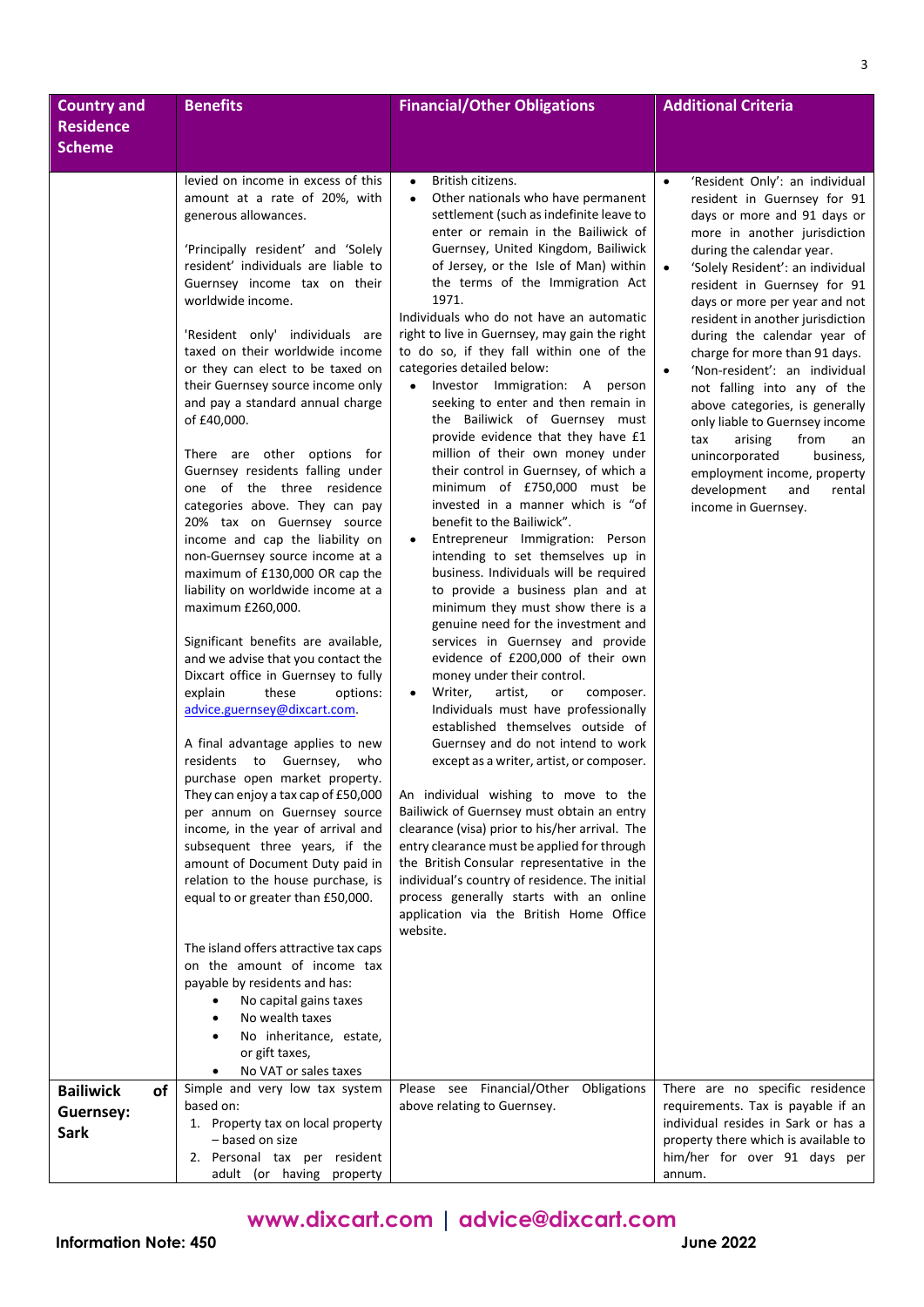| <b>Country and</b>                                                                | <b>Benefits</b>                                                                                                                                                                                                                                                                                                                                                                                                                                                                                                                                                                                                                                                                                                                                                                                                                                                                                                  | <b>Financial/Other Obligations</b>                                                                                                                                                                                                                                                                                                                                                                                                                                                                                                                                                                                                                                                                                                                                                                                                                                                                                                                                                                                                                                                                                  | <b>Additional Criteria</b>                                                                 |
|-----------------------------------------------------------------------------------|------------------------------------------------------------------------------------------------------------------------------------------------------------------------------------------------------------------------------------------------------------------------------------------------------------------------------------------------------------------------------------------------------------------------------------------------------------------------------------------------------------------------------------------------------------------------------------------------------------------------------------------------------------------------------------------------------------------------------------------------------------------------------------------------------------------------------------------------------------------------------------------------------------------|---------------------------------------------------------------------------------------------------------------------------------------------------------------------------------------------------------------------------------------------------------------------------------------------------------------------------------------------------------------------------------------------------------------------------------------------------------------------------------------------------------------------------------------------------------------------------------------------------------------------------------------------------------------------------------------------------------------------------------------------------------------------------------------------------------------------------------------------------------------------------------------------------------------------------------------------------------------------------------------------------------------------------------------------------------------------------------------------------------------------|--------------------------------------------------------------------------------------------|
| <b>Residence</b><br><b>Scheme</b>                                                 |                                                                                                                                                                                                                                                                                                                                                                                                                                                                                                                                                                                                                                                                                                                                                                                                                                                                                                                  |                                                                                                                                                                                                                                                                                                                                                                                                                                                                                                                                                                                                                                                                                                                                                                                                                                                                                                                                                                                                                                                                                                                     |                                                                                            |
|                                                                                   | available in Sark, per annum)<br>for over 91 days:<br>Based on personal assets<br>or dwelling size<br>Capped at £9,000<br>There is a property transfer tax on<br>property sales/leases.                                                                                                                                                                                                                                                                                                                                                                                                                                                                                                                                                                                                                                                                                                                          |                                                                                                                                                                                                                                                                                                                                                                                                                                                                                                                                                                                                                                                                                                                                                                                                                                                                                                                                                                                                                                                                                                                     |                                                                                            |
| <b>Isle of Man:</b><br><b>Business</b><br><b>Migrant</b><br><b>Innovator Visa</b> | Please see UK section below in<br>terms of Benefits. In addition:<br>A successful applicant and his/her<br>family are entitled to receive<br>British Citizenship if all of the<br>relevant conditions are met.<br>Subsequently an application can be<br>made for a British passport.<br>With regards to taxation, residents<br>will benefit from a personal<br>allowance of £14,500, a lower rate<br>of tax at 10% on the first £8,500<br>and a standard rate of tax at 20%<br>on all income thereafter. Income<br>Tax can be capped at £200,000,<br>subject to an irrevocable election.<br>You can add these allowances<br>together in the case of joint<br>assessment. Other headline rates<br>include 0% Inheritance Tax, 0%<br>Capital Gains Tax and<br>0%<br>Corporate Tax.<br>There<br>is<br>restriction<br>no<br>on<br>purchasing property in the Isle of<br>Man and there is a single housing<br>market. | The Business Migrant - Innovator Visa<br>allows non-island residents to move to the<br>of<br>Isle<br>Man<br>establish<br>to<br>a<br>business/businesses, either on their own or<br>with their family. A successful applicant will<br>be able to be employed by their own<br>business, but cannot work for another Isle<br>of Man employer<br>You can apply for an Innovator visa if:<br>you want to set up or run a business in the<br>Isle of Man;<br>you meet the other eligibility requirements;<br>your business or business idea has been<br>endorsed by the Department for Enterprise<br>of the Isle of Man Government.<br>You must have at least £50,000 in<br>investment funds if you want to set up a<br>new business. You do not need funds if your<br>business is already established and has<br>been endorsed for an earlier visa.<br>Under this visa you can stay for up to 3<br>years. You can apply to extend for a further<br>3 years and there is no limit on the number<br>of times you can extend.<br>You may be able to apply for indefinite leave<br>to remain once you've been in the Isle of | Please see UK section below in<br>terms of the Additional Criteria that<br>need to be met. |
|                                                                                   |                                                                                                                                                                                                                                                                                                                                                                                                                                                                                                                                                                                                                                                                                                                                                                                                                                                                                                                  | Man for 3 years.<br>The cost of applying is currently £1,021 per<br>applicant.<br>You can find out more here.                                                                                                                                                                                                                                                                                                                                                                                                                                                                                                                                                                                                                                                                                                                                                                                                                                                                                                                                                                                                       |                                                                                            |
| Isle of<br>Man:<br><b>Business</b><br>Migrant - Start<br><b>Up Visa</b>           | Please see Isle of Man section<br>above.                                                                                                                                                                                                                                                                                                                                                                                                                                                                                                                                                                                                                                                                                                                                                                                                                                                                         | The Business Migrant $-$ Start Up Visa is<br>designed for those seeking to start a<br>business, whilst being able to work for an<br>Isle of Man employer. This route also allows<br>the applicant to bring family members.                                                                                                                                                                                                                                                                                                                                                                                                                                                                                                                                                                                                                                                                                                                                                                                                                                                                                          | Please see UK section below in<br>terms of the Additional Criteria that<br>need to be met. |
|                                                                                   |                                                                                                                                                                                                                                                                                                                                                                                                                                                                                                                                                                                                                                                                                                                                                                                                                                                                                                                  | You can apply for an Start Up Visa if:<br>you want to set up or run a<br>business in the Isle of Man;<br>you meet the other eligibility<br>requirements;                                                                                                                                                                                                                                                                                                                                                                                                                                                                                                                                                                                                                                                                                                                                                                                                                                                                                                                                                            |                                                                                            |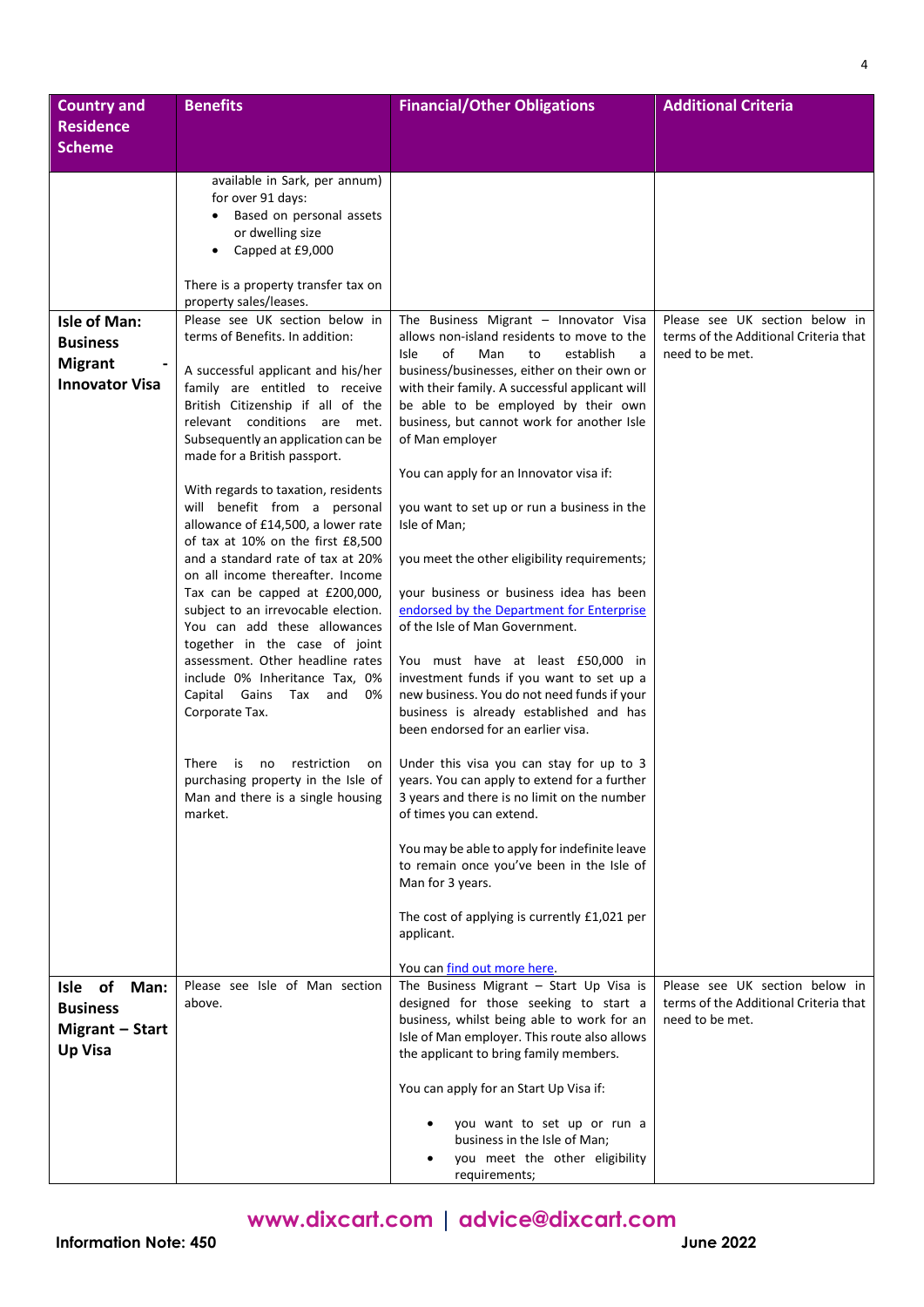| <b>Country and</b>                         | <b>Benefits</b>                                                            | <b>Financial/Other Obligations</b>                                                    | <b>Additional Criteria</b>                                              |
|--------------------------------------------|----------------------------------------------------------------------------|---------------------------------------------------------------------------------------|-------------------------------------------------------------------------|
| <b>Residence</b><br><b>Scheme</b>          |                                                                            |                                                                                       |                                                                         |
|                                            |                                                                            |                                                                                       |                                                                         |
|                                            |                                                                            | your business idea has been<br>$\bullet$<br>endorsed by the Department for            |                                                                         |
|                                            |                                                                            | Enterprise of the Isle of Man<br>Government.                                          |                                                                         |
|                                            |                                                                            | Under this visa, you can stay in the Isle of                                          |                                                                         |
|                                            |                                                                            | Man for 2 years 4 months. You cannot<br>extend this visa, only re-apply, or apply to  |                                                                         |
|                                            |                                                                            | switch visa categories. Your visa may be cut                                          |                                                                         |
|                                            |                                                                            | short if your endorsement from the<br>Department of Enterprise is withdrawn.          |                                                                         |
|                                            |                                                                            | The cost of applying is currently £363 per<br>applicant.                              |                                                                         |
|                                            |                                                                            | You can find out more here.                                                           |                                                                         |
| Malta:                                     | This is a Residence Programme<br>that can lead to Citizenship.             | Under the new regulations, applicants can<br>opt for residence in Malta, leading      | All individuals interested in<br>applying for this programme, are       |
| Citizenship<br>by<br><b>Naturalisation</b> |                                                                            | to citizenship choosing between two                                                   | required to do so through a                                             |
| for Exceptional                            | within<br>Free<br>movement<br>the<br>Schengen Zone (26 European            | options:<br>application after three years of<br>1.                                    | registered approved agent, who<br>will be acting on behalf of the       |
| <b>Services</b><br>by                      | countries).                                                                | residence in Malta, for a lower                                                       | client in all matters related to the                                    |
| <b>Direct</b>                              | Individuals will be taxed on Malta                                         | contribution fee; OR<br>application for citizenship after<br>2.                       | Application for Eligibility and<br>Application for Citizenship.         |
| <b>Investment</b><br>(Available<br>to      | source income and certain gains                                            | one year of residence in Malta.                                                       |                                                                         |
| EU/EEA<br>and                              | arising in Malta. They will not be<br>taxed on non-Malta source income     | <b>Direct Investment</b>                                                              | <b>Eligibility Criteria for Applicants</b>                              |
| Non-EU                                     | not remitted to Malta, or Capital                                          |                                                                                       | The Malta government aims to                                            |
| Passport                                   | remitted to Malta. In addition, they<br>will not be taxed on capital gains | Applicants, who can prove residency status                                            | attract people of the highest                                           |
| Holders)                                   | even if this income is remitted to<br>Malta.                               | in Malta for 36 months prior to the<br>naturalization, are required to make a         | calibre through the Malta<br>Citizenship by Direct Investment           |
|                                            |                                                                            | direct investment of €600,000 whilst<br>applicants who prove a residency status in    | and grant them Maltese residence,<br>following a rigorous due diligence |
|                                            | There is no language test in Malta<br>to participate in this programme.    | Malta for at least 12 months are required                                             | process and adherence to strict                                         |
|                                            | English is an official language in<br>Malta,<br>all<br>SO<br>government    | to make an exceptional direct investment<br>of €750,000.                              | criteria.                                                               |
|                                            | Interactions will take place in<br>English.                                | If the applicant is accompanied by                                                    | To be eligible for the Malta<br>Citizenship by Direct Investment,       |
|                                            |                                                                            | qualifying dependants, a further                                                      | an applicant must meet a number                                         |
|                                            |                                                                            | investment of €50,000 per dependant is to<br>be made.                                 | of criteria:<br>Be 18 years of age, or<br>$\bullet$                     |
|                                            |                                                                            |                                                                                       | older. Eligibility may also                                             |
|                                            |                                                                            | An applicant cannot apply for a certificate<br>of citizenship by naturalisation for   | extend to applicant's<br>dependants including the                       |
|                                            |                                                                            | exceptional services before he/she has                                                | spouse or de facto<br>partner, or a person with                         |
|                                            |                                                                            | proved that he/she has become a resident<br>of Malta for the minimum period required. | whom a relationship is                                                  |
|                                            |                                                                            |                                                                                       | held through a status<br>which is the same as or                        |
|                                            |                                                                            | <b>Philanthropic Donation</b>                                                         | similar to marriage,                                                    |
|                                            |                                                                            | Prior to the issue of a certificate of Maltese                                        | children, parents and<br>grandparents under                             |
|                                            |                                                                            | citizenship, the applicant must donate a<br>minimum €10,000 to a registered           | certain terms;                                                          |
|                                            |                                                                            | philanthropic, cultural, sport, scientific,                                           | Is willing to contribute,<br>$\bullet$<br>through an exceptional        |
|                                            |                                                                            | animal welfare or artistic non-<br>governmental organisation or society, or as        | direct investment, to the<br>economic and social                        |
|                                            |                                                                            | otherwise approved by the Agency.                                                     | development of the                                                      |
|                                            |                                                                            |                                                                                       | Republic of Malta;                                                      |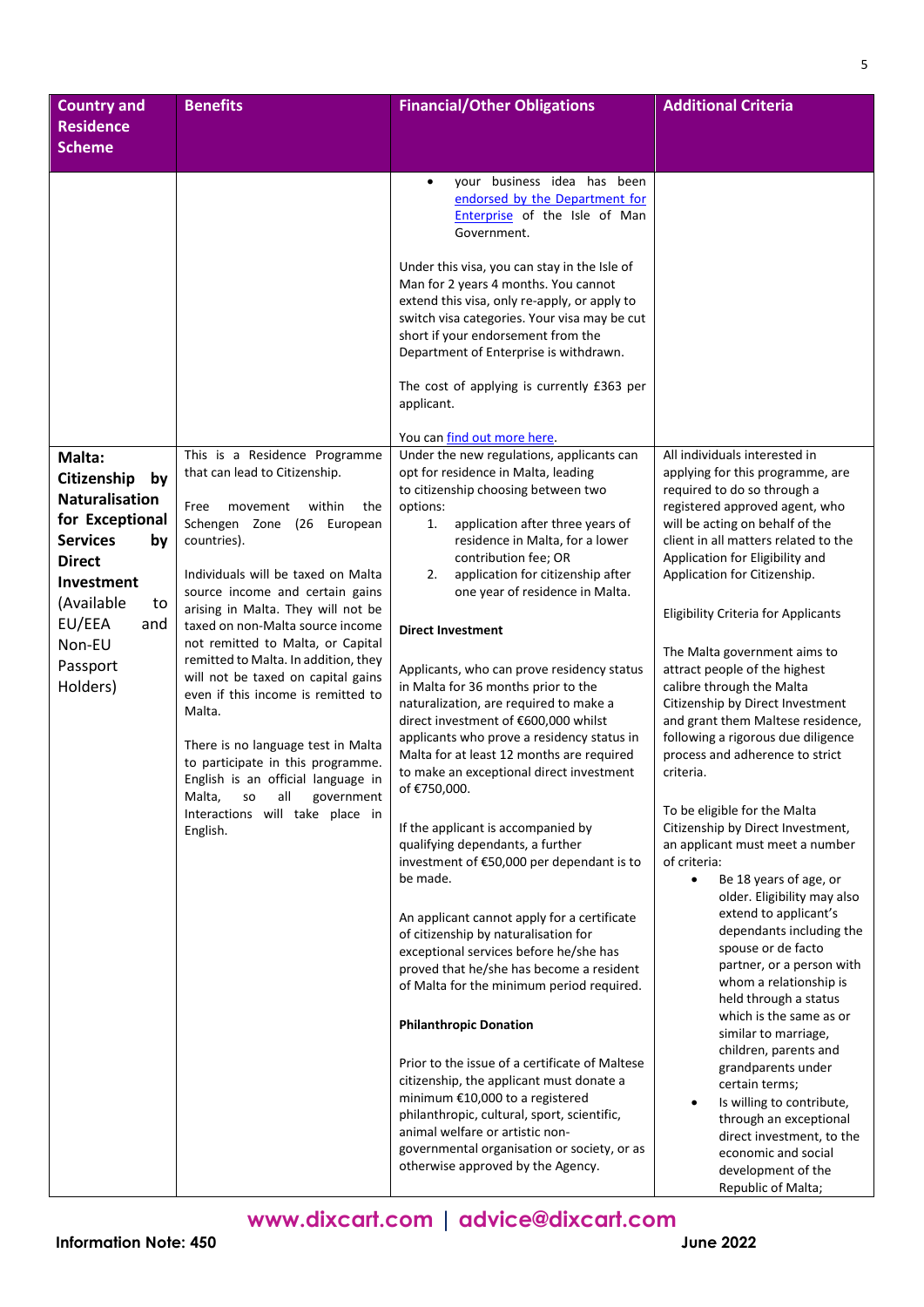| <b>Country and</b>                                                                                               | <b>Benefits</b>                                                                                                                                                                                                                                                                                                                                                                                                                                                                                                                                                                                                                                                                                                                                                                                                                                                                                              | <b>Financial/Other Obligations</b>                                                                                                                                                                                                                                                                                                                                                                                                                                                                                                                                                                                                                                                                                                                                                                                                                                                                                                                                                                                                                                                                                                                                                 | <b>Additional Criteria</b>                                                                                                                                                                                                                                                                                                                                                                                                                                                                                                                                                     |
|------------------------------------------------------------------------------------------------------------------|--------------------------------------------------------------------------------------------------------------------------------------------------------------------------------------------------------------------------------------------------------------------------------------------------------------------------------------------------------------------------------------------------------------------------------------------------------------------------------------------------------------------------------------------------------------------------------------------------------------------------------------------------------------------------------------------------------------------------------------------------------------------------------------------------------------------------------------------------------------------------------------------------------------|------------------------------------------------------------------------------------------------------------------------------------------------------------------------------------------------------------------------------------------------------------------------------------------------------------------------------------------------------------------------------------------------------------------------------------------------------------------------------------------------------------------------------------------------------------------------------------------------------------------------------------------------------------------------------------------------------------------------------------------------------------------------------------------------------------------------------------------------------------------------------------------------------------------------------------------------------------------------------------------------------------------------------------------------------------------------------------------------------------------------------------------------------------------------------------|--------------------------------------------------------------------------------------------------------------------------------------------------------------------------------------------------------------------------------------------------------------------------------------------------------------------------------------------------------------------------------------------------------------------------------------------------------------------------------------------------------------------------------------------------------------------------------|
| <b>Residence</b><br><b>Scheme</b>                                                                                |                                                                                                                                                                                                                                                                                                                                                                                                                                                                                                                                                                                                                                                                                                                                                                                                                                                                                                              |                                                                                                                                                                                                                                                                                                                                                                                                                                                                                                                                                                                                                                                                                                                                                                                                                                                                                                                                                                                                                                                                                                                                                                                    |                                                                                                                                                                                                                                                                                                                                                                                                                                                                                                                                                                                |
|                                                                                                                  |                                                                                                                                                                                                                                                                                                                                                                                                                                                                                                                                                                                                                                                                                                                                                                                                                                                                                                              | <b>Property Investment</b><br>Once an applicant is approved and prior to<br>the issue of a certificate of Maltese<br>citizenship, the application must either<br>purchase or rent residential property in<br>Malta. If the applicant opts to purchase a<br>property, an investment of at least<br>€700,000 must be made. An applicant may<br>alternatively take a lease on a residential<br>immovable property in Malta, for a<br>minimum annual rent of €16,000. The<br>applicant must retain the property for at<br>least 5 years from the date of the issue of<br>the certificate of Maltese citizenship.                                                                                                                                                                                                                                                                                                                                                                                                                                                                                                                                                                       | Provides proof that<br>$\bullet$<br>he/she has been a<br>resident in Malta for at<br>least 12 or 36 months<br>preceding the day of<br>issue, of the certificate of<br>naturalisation;<br>Meets all the application<br>$\bullet$<br>requirements; and<br>Commits to providing<br>$\bullet$<br>proof of residence in<br>Malta and proof of title<br>to a residential property<br>in Malta in accordance<br>with the regulations.                                                                                                                                                 |
|                                                                                                                  |                                                                                                                                                                                                                                                                                                                                                                                                                                                                                                                                                                                                                                                                                                                                                                                                                                                                                                              |                                                                                                                                                                                                                                                                                                                                                                                                                                                                                                                                                                                                                                                                                                                                                                                                                                                                                                                                                                                                                                                                                                                                                                                    | Quota: it is important to note that<br>a maximum quota of 400<br>applicants per year will be<br>accepted with a total maximum<br>number of applicants set at 1,500<br>for the entire scheme.                                                                                                                                                                                                                                                                                                                                                                                   |
| <b>Malta</b><br>Permanent<br><b>Residence</b><br>Programme<br>(Available<br>to<br>Non-EU<br>Passport<br>Holders) | Successful<br>applicants<br>receive<br>Permanent Maltese<br>residence<br>immediately, giving them the right<br>to settle, stay and reside in Malta,<br>and a 5-year residence card. The<br>card is renewed every 5 years if the<br>requirements of the programme<br>are still being met.<br>Free<br>movement<br>within<br>the<br>Schengen Zone (26 European<br>countries).<br>It is possible to include up to 4<br>generations in the application.<br>Individuals will be taxed on Malta<br>source income and certain gains<br>arising in Malta. They will not be<br>taxed on non-Malta source income<br>not remitted to Malta. In addition,<br>they will not be taxed on capital<br>gains even if this income is<br>remitted to Malta.<br>There is no language exam to pass.<br>English is an official language in<br>Malta which means all documents<br>and government interactions will<br>be in English. | An individual must choose between two<br>investment options:<br>Option 1: Rent a property and pay the full<br>contribution:<br>Pay the €40,000 non-refundable<br>$\bullet$<br>administrative fee; AND<br>Rent a property with a minimum<br>$\bullet$<br>of €12,000 per year (€10,000 if<br>the property is situated in Gozo or<br>the south of Malta); AND,<br>Pay the full Government<br>$\bullet$<br>contribution of €58,000; AND<br>Make a donation of $£2,000$ to a<br>$\bullet$<br>local<br>philanthropic,<br>cultural,<br>scientific, artistic, sport or animal<br>welfare NGO registered with the<br>Commissioner<br>of Voluntary<br>Organisations.<br>Option 2: Purchase a property and pay a<br>reduced contribution:<br>Pay the €40,000 non-refundable<br>٠<br>administrative fee; AND<br>Purchase a property with a<br>minimum value of €350,000<br>(€300,000 if the property is<br>situated in Gozo or the south of<br>Malta); AND,<br>Pay the reduced Government<br>$\bullet$<br>contribution of €28,000; AND<br>Make a donation of $£2,000$ to a<br>local<br>philanthropic,<br>cultural,<br>scientific, artistic, sport or animal<br>welfare NGO registered with the | Please see Additional Criteria,<br>relating to the Malta Permanent<br>Residence Programme.<br>In addition, an applicant must:<br>third<br>be<br>$\bullet$<br>country<br>nationals, non-EEA and<br>non-Swiss.<br>not currently be taking<br>$\bullet$<br>advantage of any other<br>Maltese<br>Residence<br>Programme.<br>show they have capital<br>$\bullet$<br>assets of not less than<br>€500,000, out of which a<br>minimum of $£150,000$<br>must be financial assets.<br>In position of a private<br>$\bullet$<br>health insurance policy to<br>coverall risks across Malta |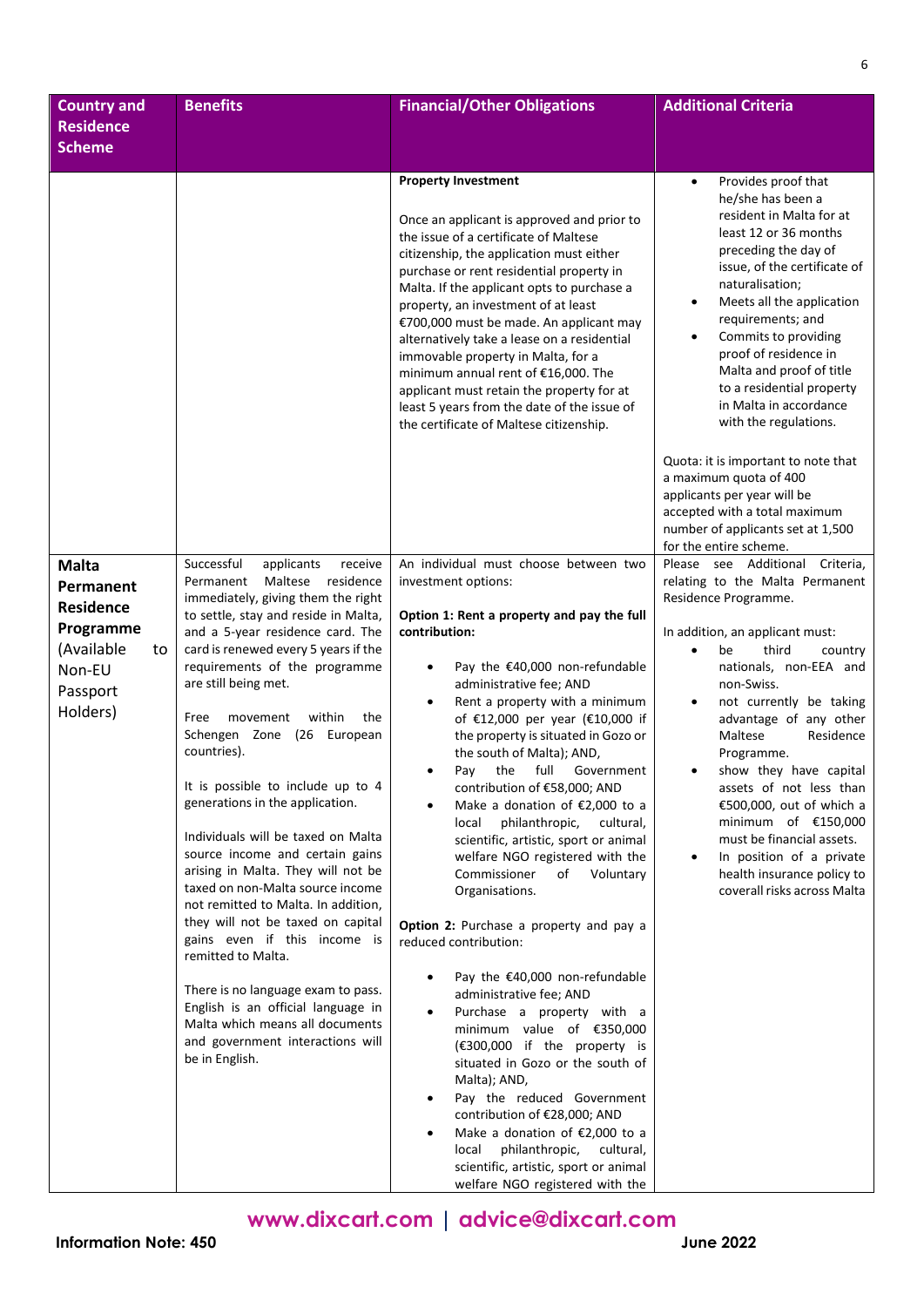| <b>Country and</b>                                                                                                    | <b>Benefits</b>                                                                                                                                                                                                                                                                                                                                                                                                                                                                                                                        | <b>Financial/Other Obligations</b>                                                                                                                                                                                                                                                                                                                                                                                                                                                                                                                                                                                                                                                                                                                                                                                                                                                                     | <b>Additional Criteria</b>                                                                                                                                                                                                                                                                                |
|-----------------------------------------------------------------------------------------------------------------------|----------------------------------------------------------------------------------------------------------------------------------------------------------------------------------------------------------------------------------------------------------------------------------------------------------------------------------------------------------------------------------------------------------------------------------------------------------------------------------------------------------------------------------------|--------------------------------------------------------------------------------------------------------------------------------------------------------------------------------------------------------------------------------------------------------------------------------------------------------------------------------------------------------------------------------------------------------------------------------------------------------------------------------------------------------------------------------------------------------------------------------------------------------------------------------------------------------------------------------------------------------------------------------------------------------------------------------------------------------------------------------------------------------------------------------------------------------|-----------------------------------------------------------------------------------------------------------------------------------------------------------------------------------------------------------------------------------------------------------------------------------------------------------|
| <b>Residence</b><br><b>Scheme</b>                                                                                     |                                                                                                                                                                                                                                                                                                                                                                                                                                                                                                                                        |                                                                                                                                                                                                                                                                                                                                                                                                                                                                                                                                                                                                                                                                                                                                                                                                                                                                                                        |                                                                                                                                                                                                                                                                                                           |
|                                                                                                                       |                                                                                                                                                                                                                                                                                                                                                                                                                                                                                                                                        |                                                                                                                                                                                                                                                                                                                                                                                                                                                                                                                                                                                                                                                                                                                                                                                                                                                                                                        |                                                                                                                                                                                                                                                                                                           |
| Malta:<br>Global<br><b>The</b><br><b>Residence</b><br>Programme<br>(Available<br>to<br>Non-EU<br>Passport<br>Holders) | Successful applicants receive a<br>Maltese residence permit.<br>movement<br>within<br>Free<br>the<br>Schengen Zone (26 European<br>countries).<br>A flat rate of 15% tax is charged on<br>foreign income remitted to Malta,<br>with a minimum amount of tax<br>payable of €15,000 per annum<br>(income arising in Malta is taxed at<br>a flat rate of 35%). This applies to<br>income from the applicant, his/her<br>spouse, and any dependants<br>jointly.<br>Foreign<br>source<br>income<br>not<br>remitted to Malta is not taxed in | Commissioner<br>Voluntary<br>οf<br>Organisations.<br>Up to 4 generations can be included in one<br>application: Parents and/or grandparents<br>and/or children (including children older<br>than 18 years of age, providing they are<br>dependent and unmarried) of the main<br>applicant or the main applicant's spouse<br>can apply to the programme, at the<br>application stage. An additional €7,500<br>payment per person is required.<br>An individual must pay annual minimum tax<br>in Malta of €15,000.<br>An individual must purchase<br>property costing a minimum of<br>€275,000 in Malta or €220,000 in<br>Gozo or the south of Malta<br>respectively, OR<br>Pay a minimum rent of €9,600 per<br>$\bullet$<br>annum in Malta or a minimum<br>€8,750 per annum in rent if the<br>property is in Gozo or the South of<br>Malta.<br>Dependant Parents may be included in<br>the application | Available to non-EEA nationals and<br>non-Swiss nationals.<br>see Additional<br>Please<br>Criteria<br>relating to the Malta<br>above,<br>Individual Investor Programme. In<br>addition:<br>An applicant must not spend more<br>than 183 days in any other<br>jurisdiction in any single calendar<br>year. |
|                                                                                                                       | Malta.<br>Individuals may also be able to<br>claim double taxation relief under                                                                                                                                                                                                                                                                                                                                                                                                                                                        |                                                                                                                                                                                                                                                                                                                                                                                                                                                                                                                                                                                                                                                                                                                                                                                                                                                                                                        |                                                                                                                                                                                                                                                                                                           |
| Malta:<br><b>Residence</b>                                                                                            | the regime.<br>Successful applicants receive a<br>Maltese residence permit.                                                                                                                                                                                                                                                                                                                                                                                                                                                            | An individual must pay annual minimum tax<br>in Malta of €15,000.                                                                                                                                                                                                                                                                                                                                                                                                                                                                                                                                                                                                                                                                                                                                                                                                                                      | Available to EU/EEA and Swiss<br>nationals.                                                                                                                                                                                                                                                               |
| Programme<br>(Available<br>to<br>EU/EEA<br>Passport<br>Holders)                                                       | A flat rate of 15% tax is charged on<br>foreign income remitted to Malta,<br>with a minimum amount of tax<br>payable of €15,000 per annum<br>(income arising in Malta is taxed at<br>a flat rate of 35%). This applies to<br>income from the applicant, his/her<br>and any dependants<br>spouse,<br>jointly.<br>Foreign<br>source<br>income<br>not<br>remitted to Malta is not taxed in<br>Malta.<br>Individuals may also be able to                                                                                                   | An individual must purchase<br>property costing a minimum of<br>€275,000 in Malta or €220,000 in<br>Gozo or the south of Malta<br>respectively, OR<br>Pay a minimum rent of €9,600 per<br>$\bullet$<br>annum in Malta or a minimum<br>€8,750 per annum in rent if the<br>property is in Gozo or the South of<br>Malta.<br>Dependant Parents may be included in<br>the application                                                                                                                                                                                                                                                                                                                                                                                                                                                                                                                      | Please see Additional Criteria<br>relating to the Malta<br>above,<br>Individual Investor Programme. In<br>addition:<br>An applicant must not spend more<br>than 183 days in any other<br>jurisdiction in any single calendar<br>year.                                                                     |
|                                                                                                                       | claim double taxation relief under<br>the regime.                                                                                                                                                                                                                                                                                                                                                                                                                                                                                      |                                                                                                                                                                                                                                                                                                                                                                                                                                                                                                                                                                                                                                                                                                                                                                                                                                                                                                        |                                                                                                                                                                                                                                                                                                           |
| Malta:<br><b>The Retirement</b><br>Programme                                                                          | An attractive flat rate of 15% tax is<br>charged on a pension remitted to<br>Malta. The minimum amount of<br>tax payable is €7,500 per annum                                                                                                                                                                                                                                                                                                                                                                                           | An individual must own or rent a property in<br>Malta as his/her principal place of residence<br>worldwide. The minimum value of the<br>property must be:                                                                                                                                                                                                                                                                                                                                                                                                                                                                                                                                                                                                                                                                                                                                              | Please see Additional Criteria above<br>relating to the Malta Individual<br>Investor Programme. In addition:                                                                                                                                                                                              |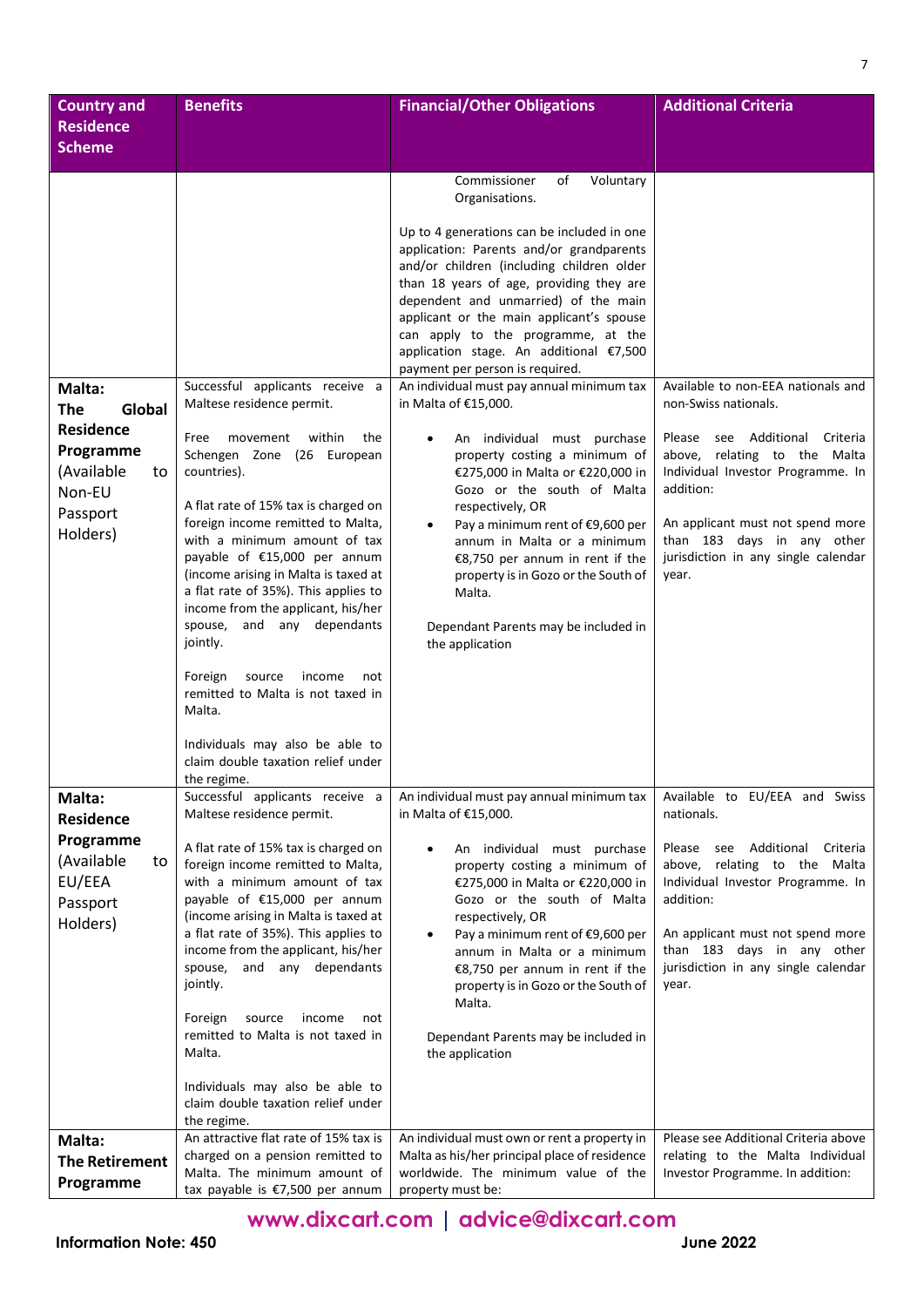| <b>Country and</b><br><b>Residence</b><br><b>Scheme</b>                                                                                                  | <b>Benefits</b>                                                                                                                                                                                                                                                                                       | <b>Financial/Other Obligations</b>                                                                                                                                                                                                                                                                                                                                                                                  | <b>Additional Criteria</b>                                                                                                                                                                                                                                                                                                                                                                                                                                                                                     |
|----------------------------------------------------------------------------------------------------------------------------------------------------------|-------------------------------------------------------------------------------------------------------------------------------------------------------------------------------------------------------------------------------------------------------------------------------------------------------|---------------------------------------------------------------------------------------------------------------------------------------------------------------------------------------------------------------------------------------------------------------------------------------------------------------------------------------------------------------------------------------------------------------------|----------------------------------------------------------------------------------------------------------------------------------------------------------------------------------------------------------------------------------------------------------------------------------------------------------------------------------------------------------------------------------------------------------------------------------------------------------------------------------------------------------------|
| (Available<br>to<br>EU/EEA & Non-<br>EU<br>Passport<br>Holders)                                                                                          | for the beneficiary and €500 per<br>annum for every dependant.<br>Income that arises in Malta is taxed<br>at a flat rate of 35%.                                                                                                                                                                      | Purchase of property in<br>Malta<br>$\bullet$<br>€275,000, OR<br>Purchase of property in Gozo or the<br>$\bullet$<br>South of Malta €220,000, OR<br>Lease of property in Malta €9,600<br>$\bullet$<br>annually, OR<br>Lease of property in Gozo or the South<br>of Malta €8,750 annually.                                                                                                                           | At least 75% of the individual's<br>income must derive from a pension,<br>with a maximum 25% being "other<br>income".<br>This programme is designed to<br>attract EU and non-EU nationals<br>who are not in employment and are<br>in receipt of a pension.<br>An applicant must reside in Malta<br>for a minimum of 90 days in each<br>calendar year, averaged over any 5-<br>year period. In addition, he/she<br>must not reside in any other<br>jurisdiction for more than 183 days<br>in any calendar year. |
| Malta:<br>'Key Employee<br>Initiative'<br>(Available<br>to<br>Non-EU<br>Passport<br>Holders)                                                             | Successful applicants receive a<br>fast-track work/residence permit<br>within five working days from the<br>date of application, valid for one<br>year.                                                                                                                                               | Applicants must provide proof and the<br>following information to the 'Expatriates<br>Unit':<br>Annual gross salary of at least<br>$\bullet$<br>€30,000 per annum.<br>Certified copies of relevant<br>$\bullet$<br>qualifications warrant or proof of<br>appropriate work experience.<br>Declaration by the employer stating that<br>the applicant has the necessary credentials<br>to perform the required duties. | The scheme is applicable to<br>managerial and/or highly-technical<br>professionals<br>with<br>relevant<br>qualifications<br>adequate<br>or<br>experience relating to a specific job.                                                                                                                                                                                                                                                                                                                           |
| Malta:<br><b>The</b><br><b>Highly</b><br>Qualified<br><b>Persons</b><br><b>Scheme</b><br>(Available<br>to<br>EU/EEA & Non-<br>EU<br>Passport<br>Holders) | Income tax is set at a flat rate of<br>15% for qualifying individuals<br>(instead of paying income tax on an<br>ascending scale with a current<br>maximum top rate of 35%).<br>No tax is payable on income<br>earned over €5,000,000 relating to<br>an employment contract for any<br>one individual. | The<br>scheme<br>is<br>targeted<br>towards<br>professional individuals<br>earning<br>over<br>€81,457 per annum and employed in Malta<br>on a contractual basis by an employer<br>Financial<br>operating<br>in<br>Services/Aviation/Online<br>Gaming<br>industries.                                                                                                                                                  | The applicant can be a national of<br>any country.<br>The scheme is available to EU<br>individuals for 5 years and to non-<br>EU nationals for 4 years. This may<br>be extended for another two (2)<br>times (15 years for EU and 12 years<br>for non-EU).                                                                                                                                                                                                                                                     |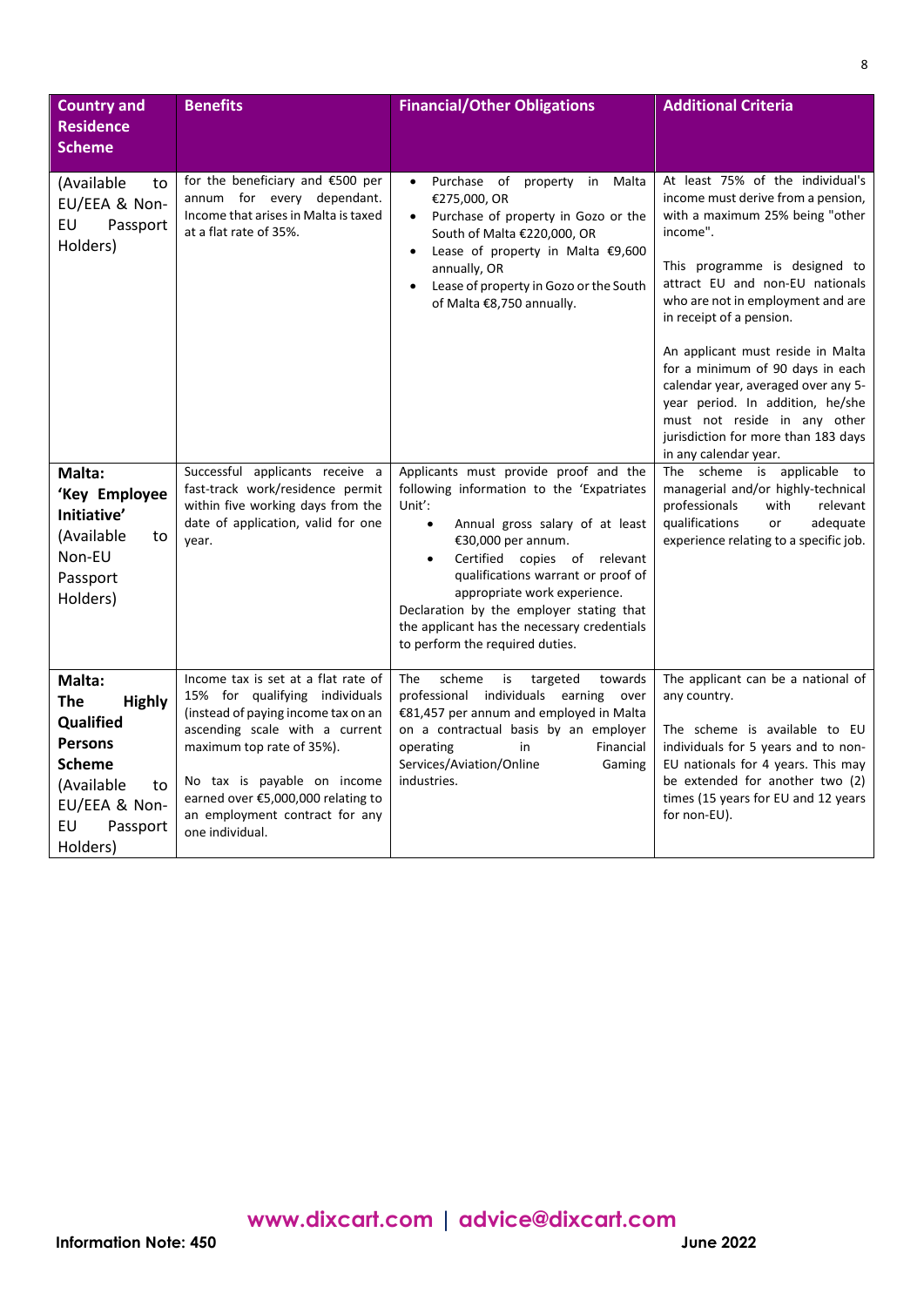| <b>Country and</b><br><b>Residence</b><br><b>Scheme</b>                                                                                                                      | <b>Benefits</b>                                                                                                                                                                                                                                                                                                                                                                                                                                                                                                                                                                                                                                                                                                                                                                                            | <b>Financial/Other Obligations</b>                                                                                                                                                                                                                                                                                                                                                                                                                                                                                                                                                                                                                                                                                                                                                                                                                                                                                                                                                                                                                                                                                                                                                                                                                                                                                                                                                                                                                                                             | <b>Additional Criteria</b>                                                                                                                                                                                                                 |
|------------------------------------------------------------------------------------------------------------------------------------------------------------------------------|------------------------------------------------------------------------------------------------------------------------------------------------------------------------------------------------------------------------------------------------------------------------------------------------------------------------------------------------------------------------------------------------------------------------------------------------------------------------------------------------------------------------------------------------------------------------------------------------------------------------------------------------------------------------------------------------------------------------------------------------------------------------------------------------------------|------------------------------------------------------------------------------------------------------------------------------------------------------------------------------------------------------------------------------------------------------------------------------------------------------------------------------------------------------------------------------------------------------------------------------------------------------------------------------------------------------------------------------------------------------------------------------------------------------------------------------------------------------------------------------------------------------------------------------------------------------------------------------------------------------------------------------------------------------------------------------------------------------------------------------------------------------------------------------------------------------------------------------------------------------------------------------------------------------------------------------------------------------------------------------------------------------------------------------------------------------------------------------------------------------------------------------------------------------------------------------------------------------------------------------------------------------------------------------------------------|--------------------------------------------------------------------------------------------------------------------------------------------------------------------------------------------------------------------------------------------|
| Malta:<br>The Qualifying<br><b>Employment in</b><br>Innovation<br>&<br><b>Creativity</b><br><b>Scheme</b><br>(Available<br>to<br>EU/EEA & Non-<br>EU<br>Passport<br>Holders) | Available to EU/EEA & Non-EU<br>Passport Holders.<br>Income tax is set at a flat rate of<br>15% for qualifying individuals<br>(instead of paying income tax on<br>an ascending scale with a current<br>maximum top rate of 35%).<br>These rules provide an<br>opportunity for individuals<br>working in the development of<br>innovative and creative digital<br>products in Malta to choose to<br>have their employment income in<br>respect of work exercised in<br>Malta, to be chargeable at a<br>reduced rate of 15%.<br>The 15% tax rate shall apply for a<br>consecutive period of up to four<br>years commencing from the year<br>immediately preceding the year of<br>assessment, in which the person is<br>first liable to tax. This may be<br>extended by a period not<br>exceeding five years. | The scheme is targeted towards certain<br>professional individuals earning over<br>€52,000 per annum and employed in Malta<br>on a contractual basis:<br>For a candidate to qualify, their<br>1.<br>annual income must exceed<br>€52,000. This does not include<br>the value of fringe benefits and<br>applies to the derived income<br>received from an eligible office.<br>2.<br>Individuals must be in possession<br>of a relevant qualification or<br>adequate professional<br>experience for a minimum of<br>three years, in a role comparable<br>to that of the Eligible Office.<br>Qualifying Criteria<br>are not domiciled in Malta<br>٠<br>do not derive employment<br>$\bullet$<br>income subject to tax and<br>received in respect of work<br>carried out in Malta or any<br>period spent outside Malta in<br>connection with such work or<br>duties<br>are protected as an employee<br>٠<br>under Maltese law<br>prove to the satisfaction of the<br>$\bullet$<br>competent authority that they<br>are in possession of professional<br>qualifications<br>are in receipt of stable and<br>regular resources which are<br>sufficient to maintain them and<br>the members of their family<br>reside in accommodation<br>$\bullet$<br>regarded as normal for a<br>comparable family in Malta and<br>which meets the general health<br>and safety standards in force in<br>Malta<br>are in possession of a valid travel<br>٠<br>document<br>are in possession of sickness<br>insurance | The applicant can be a national of<br>any country.<br>The scheme is available for a<br>consecutive period of not more<br>than three years.                                                                                                 |
| Malta: Nomad<br><b>Residence</b><br>Permit                                                                                                                                   | The Malta Nomad Residence<br>Permit, enables third country<br>individuals to<br>maintain their<br>current job in another country,<br>whilst they legally reside in Malta.<br>The permit could be for a period of<br>between 6-12 months. If a 12-<br>month permit is issued, then the                                                                                                                                                                                                                                                                                                                                                                                                                                                                                                                      | Applicants for the Nomad Residence Permit<br>must:<br>Prove they can work remotely<br>1.<br>using telecommunication technologies<br>Be third country nationals.<br>2.<br>3.<br>Prove they work in any of the<br>following categories:                                                                                                                                                                                                                                                                                                                                                                                                                                                                                                                                                                                                                                                                                                                                                                                                                                                                                                                                                                                                                                                                                                                                                                                                                                                          | In addition, applicants must also:<br>Possess a valid travel<br>1.<br>document.<br>2.<br>Have health insurance,<br>which covers all risks in Malta.<br>3.<br>Have a valid contract of<br>property<br>rental<br>or<br>property<br>purchase. |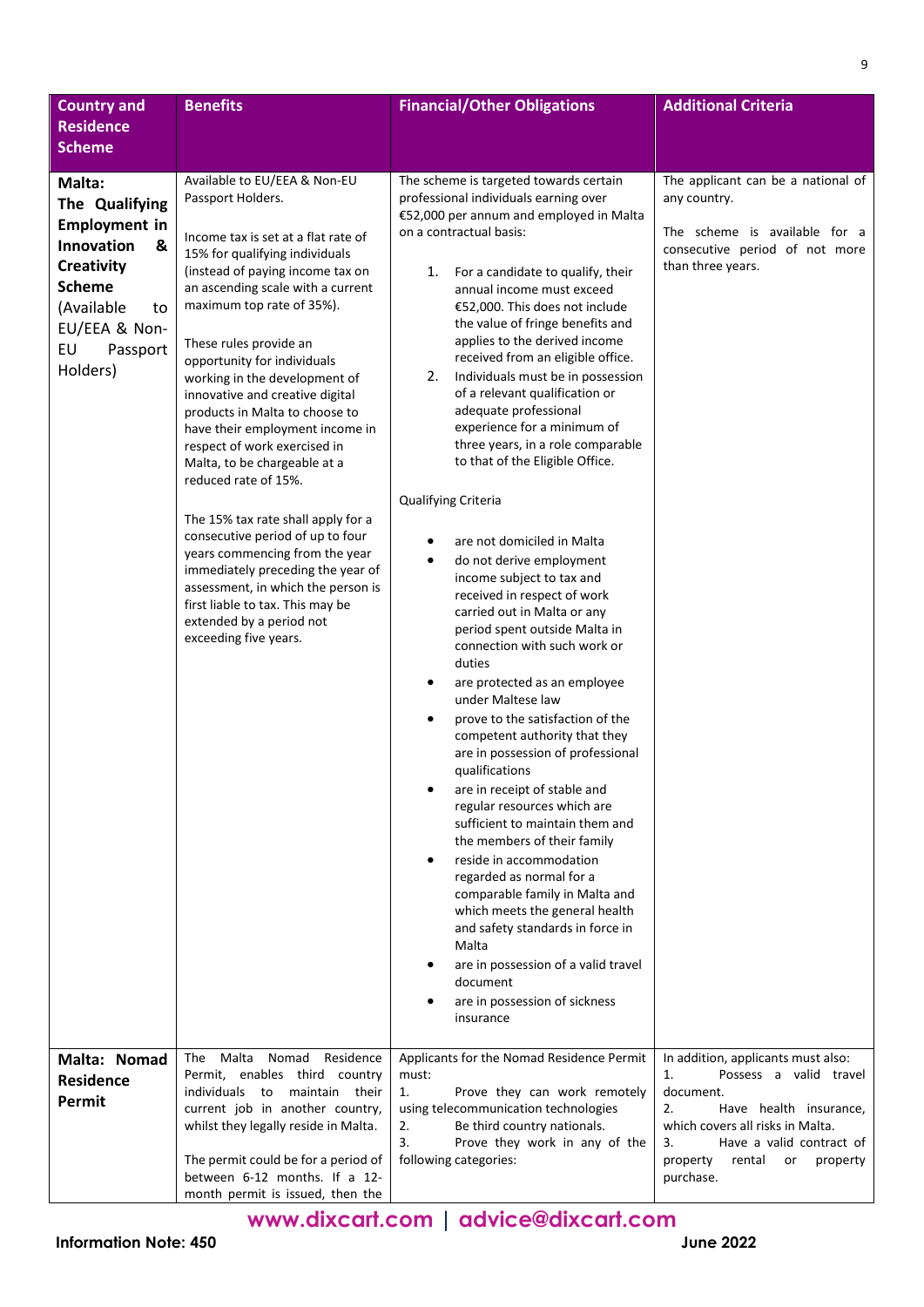| <b>Country and</b> | <b>Benefits</b>                                                             | <b>Financial/Other Obligations</b>                                                            | <b>Additional Criteria</b>                                        |
|--------------------|-----------------------------------------------------------------------------|-----------------------------------------------------------------------------------------------|-------------------------------------------------------------------|
| <b>Residence</b>   |                                                                             |                                                                                               |                                                                   |
| <b>Scheme</b>      |                                                                             |                                                                                               |                                                                   |
|                    | individual will receive a residence                                         | Work for an employer registered<br>$\bullet$                                                  | 4.<br>Pass<br>background<br>a                                     |
|                    | card which allow for visa-free                                              | in a foreign country and have a contract for                                                  | verification check.                                               |
|                    | travel throughout the Schengen                                              | this work, or                                                                                 |                                                                   |
|                    | Member States.                                                              | Perform business activities for a                                                             |                                                                   |
|                    | If the third-country applicant for                                          | company registered in a foreign country,<br>and be a partner/shareholder of said              |                                                                   |
|                    | the digital nomad permit wants to                                           | company, or                                                                                   |                                                                   |
|                    | stay less than a year in Malta,                                             | Offer freelance or consulting<br>$\bullet$                                                    |                                                                   |
|                    | he/she will receive a National Visa<br>for the duration of the stay, rather | services, mainly to customers whose<br>permanent establishment is in a foreign                |                                                                   |
|                    | than a residence card.                                                      | country and have supporting contracts to                                                      |                                                                   |
|                    |                                                                             | verify this.<br>3.<br>Earn a monthly income of $E$ 2,700                                      |                                                                   |
|                    |                                                                             | gross of tax. If there are additional                                                         |                                                                   |
|                    |                                                                             | family members, they will each                                                                |                                                                   |
|                    |                                                                             | have to satisfy the income<br>requirements as specified by the                                |                                                                   |
|                    |                                                                             | Agency Policy.                                                                                |                                                                   |
| Portugal:          | Gives an immediate right to reside<br>in Portugal.                          | In order to qualify for a Golden Visa an<br>individual must meet and maintain, for at         | Minimum Stay Requirements in<br>Portugal:                         |
| <b>Golden Visa</b> |                                                                             | least<br>5<br>of<br>years, one<br>the                                                         |                                                                   |
|                    | Residence in Portugal.                                                      | following investment options:                                                                 | 7 days in the first year.                                         |
|                    | Individuals who have been resident                                          |                                                                                               | 14 days in the subsequent                                         |
|                    | in Portugal for 5 years can apply for<br>permanent residence. This is       | Investment of at least $£1.5$ million in<br>Portugal (deposit in a bank account or            | periods of two years (i.e.<br>$2 - 3$<br>years<br>and<br>4-5).    |
|                    | usually granted, if they can                                                | shares or quotas in a company).                                                               |                                                                   |
|                    | demonstrate that they have held a                                           | OR                                                                                            | In order to obtain Portuguese                                     |
|                    | residence visa for the last 5 years.                                        | A minimum €250,000 investment in<br>an artistic production or in support of                   | nationality<br>an individual must<br>provide<br>following:<br>the |
|                    | At the end of the 5th year of being                                         | the arts.                                                                                     |                                                                   |
|                    | classified as resident in Portugal an                                       | 0R                                                                                            | A copy of all Portuguese                                          |
|                    | individual can apply for Portuguese<br>nationality and therefore<br>a       | A minimum €500,000 investment in<br>$\bullet$<br>scientific research activities.              | Residency Card.<br>A Criminal Record Check from                   |
|                    | Portuguese passport.                                                        | 0R                                                                                            | the individual's country of                                       |
|                    | Settlement in the EU.                                                       | A minimum €500,000 investment in                                                              | origin, duly translated and                                       |
|                    |                                                                             | the units of investment funds or<br>venture capital funds which provide                       | certified by the Portuguese<br>Consulate and Apostilled.          |
|                    | Visa-free travel to approximately                                           | capital to companies. The investment                                                          | Proof that the individual has                                     |
|                    | 170 countries, including free                                               | must be made for a minimum of 5                                                               | taken the official Portuguese                                     |
|                    | movement within the Schengen<br>Zone (26 European countries).               | years and 60% of the investment must<br>be placed in commercial companies                     | language test for foreigners.                                     |
|                    |                                                                             | where the head office is located in                                                           |                                                                   |
|                    |                                                                             | Portugal.                                                                                     |                                                                   |
|                    |                                                                             | 0R                                                                                            |                                                                   |
|                    |                                                                             | Acquisition of real estate with a value<br>$\bullet$<br>of at least €500,000 or €350,000 in a |                                                                   |
|                    |                                                                             | property that is at least 30 years old                                                        |                                                                   |
|                    |                                                                             | which will be refurbished or located in                                                       |                                                                   |
|                    |                                                                             | rehabilitation<br>area,<br>for<br>urban<br>properties licenced for commercial or              |                                                                   |
|                    |                                                                             | services.                                                                                     |                                                                   |
|                    |                                                                             | OR                                                                                            |                                                                   |
|                    |                                                                             | Acquisition of real estate with a value<br>of at least €400,000 or €280,000 in a              |                                                                   |
|                    |                                                                             | property that is at least 30 years old                                                        |                                                                   |
|                    |                                                                             | which will be refurbished or located in                                                       |                                                                   |
|                    |                                                                             | rehabilitation<br>for<br>urban<br>area                                                        |                                                                   |
|                    |                                                                             | properties located in a low-density<br>area.                                                  |                                                                   |
|                    |                                                                             | OR                                                                                            |                                                                   |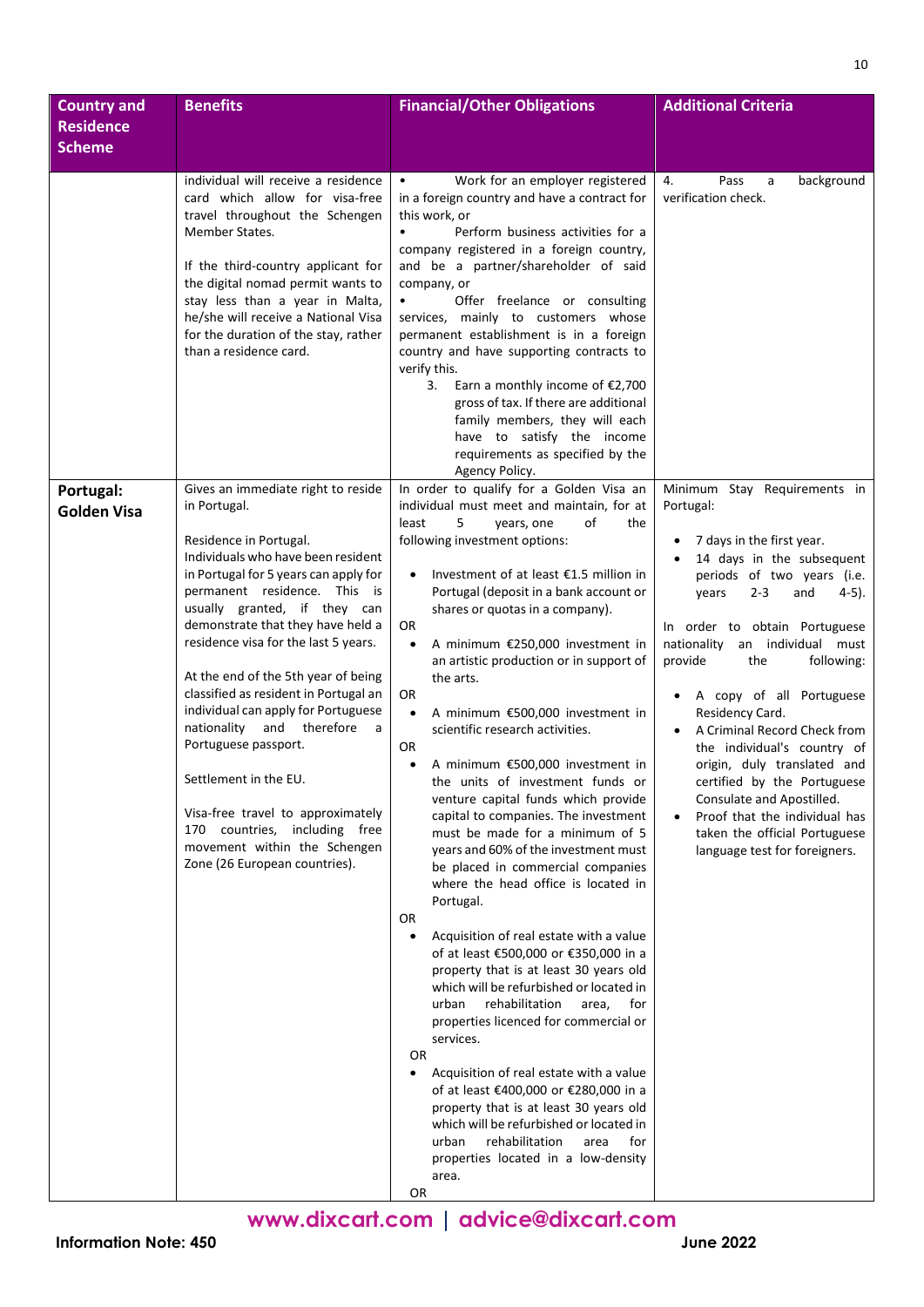| <b>Country and</b><br><b>Residence</b><br><b>Scheme</b>                                             | <b>Benefits</b>                                                                                                                                                                                                                                                                                                                                                                                                                                                                                                                                                                                                                                                                                                                                                            | <b>Financial/Other Obligations</b>                                                                                                                                                                                                                                                                                                                                                                                                                                                                                                                                                                                                                                                                                                                                                                                                                                                                          | <b>Additional Criteria</b>                                                                                                                                                                                                                                                                                                                                                    |
|-----------------------------------------------------------------------------------------------------|----------------------------------------------------------------------------------------------------------------------------------------------------------------------------------------------------------------------------------------------------------------------------------------------------------------------------------------------------------------------------------------------------------------------------------------------------------------------------------------------------------------------------------------------------------------------------------------------------------------------------------------------------------------------------------------------------------------------------------------------------------------------------|-------------------------------------------------------------------------------------------------------------------------------------------------------------------------------------------------------------------------------------------------------------------------------------------------------------------------------------------------------------------------------------------------------------------------------------------------------------------------------------------------------------------------------------------------------------------------------------------------------------------------------------------------------------------------------------------------------------------------------------------------------------------------------------------------------------------------------------------------------------------------------------------------------------|-------------------------------------------------------------------------------------------------------------------------------------------------------------------------------------------------------------------------------------------------------------------------------------------------------------------------------------------------------------------------------|
| Portugal:<br><b>The</b><br>Non-<br><b>Habitual</b><br><b>Residents</b><br>Regime                    | Tax exemption on foreign-source<br>income when certain conditions<br>are met. This includes income from<br>dividends, work and provision of<br>services, and royalties and interest,<br>for ten consecutive years.<br>Pensions will be taxed at the rate of<br>10%<br>Income derived from employment<br>or independent personal services<br>in Portugal is taxed at a special flat<br>rate of 20% for ten consecutive<br>years, as above.<br>28% flat rate of withholding tax on<br>interest, dividends and/or capital<br>gains relating to Portuguese source<br>income.<br>No capital gains on the sale of a<br>permanent residence in Portugal<br>as long as the gains are re-invested<br>in another permanent residence in<br>Portugal or another EU or EEA<br>country. | The creation of at least 10 jobs<br>(temporary work contracts<br>are<br>eligible, and the worker does not have<br>to live in Portugal as long as social<br>security is paid there).<br>OR<br>€500,000<br>investment<br>the<br>$\bullet$<br>in<br>incorporation of a new Portuguese<br>company, creating a minimum of 5<br>permanent jobs.<br>OR<br>€350,000 additional share capital<br>$\bullet$<br>investment in an existing Portuguese<br>company, creating a minimum of 5<br>permanent jobs.<br>0R<br>€200,000 investment in a Portuguese<br>$\bullet$<br>company, with an Economic Recovery<br>Plan in place.<br>0R<br>€350,000 investment in funds to<br>provide additional capital to a<br>Portuguese company, with<br>an<br>Economic Recovery Plan in place.<br>Portuguese employment income must be<br>derived from high value-added activities of<br>a scientific, artistic, or technical nature. | This regime is available to EU and<br>non-EU individuals who become<br>resident for tax purposes in<br>Portugal, provided they have not<br>been resident in Portugal for the<br>previous five years.<br>Individuals can enjoy non-habitual<br>status for a ten-year period, after<br>which they will be taxed under the<br>standard personal income tax rules<br>in Portugal. |
| <b>Country</b><br>and<br><b>Residence</b>                                                           | <b>Benefits</b>                                                                                                                                                                                                                                                                                                                                                                                                                                                                                                                                                                                                                                                                                                                                                            | <b>Financial/Other Obligations</b>                                                                                                                                                                                                                                                                                                                                                                                                                                                                                                                                                                                                                                                                                                                                                                                                                                                                          | <b>Additional Criteria</b>                                                                                                                                                                                                                                                                                                                                                    |
| <b>Scheme</b><br><b>St</b><br><b>Kitts</b><br>&<br><b>Nevis:</b><br>Citizenship<br>by<br>Investment | Individuals and families can obtain<br>a second passport and residence, if<br>required, through the St Kitts &<br>Nevis Citizenship by Investment<br>Programme.                                                                                                                                                                                                                                                                                                                                                                                                                                                                                                                                                                                                            | There are three options for applicants:<br><b>Real Estate</b><br>Applicants can make an investment in real<br>estate via two routes:                                                                                                                                                                                                                                                                                                                                                                                                                                                                                                                                                                                                                                                                                                                                                                        | It is not necessary for the applicant<br>to have visited St Kitts & Nevis, but<br>the application must be made by a<br>Registered Agent resident in St Kitts<br>& Nevis, such as Dixcart.                                                                                                                                                                                     |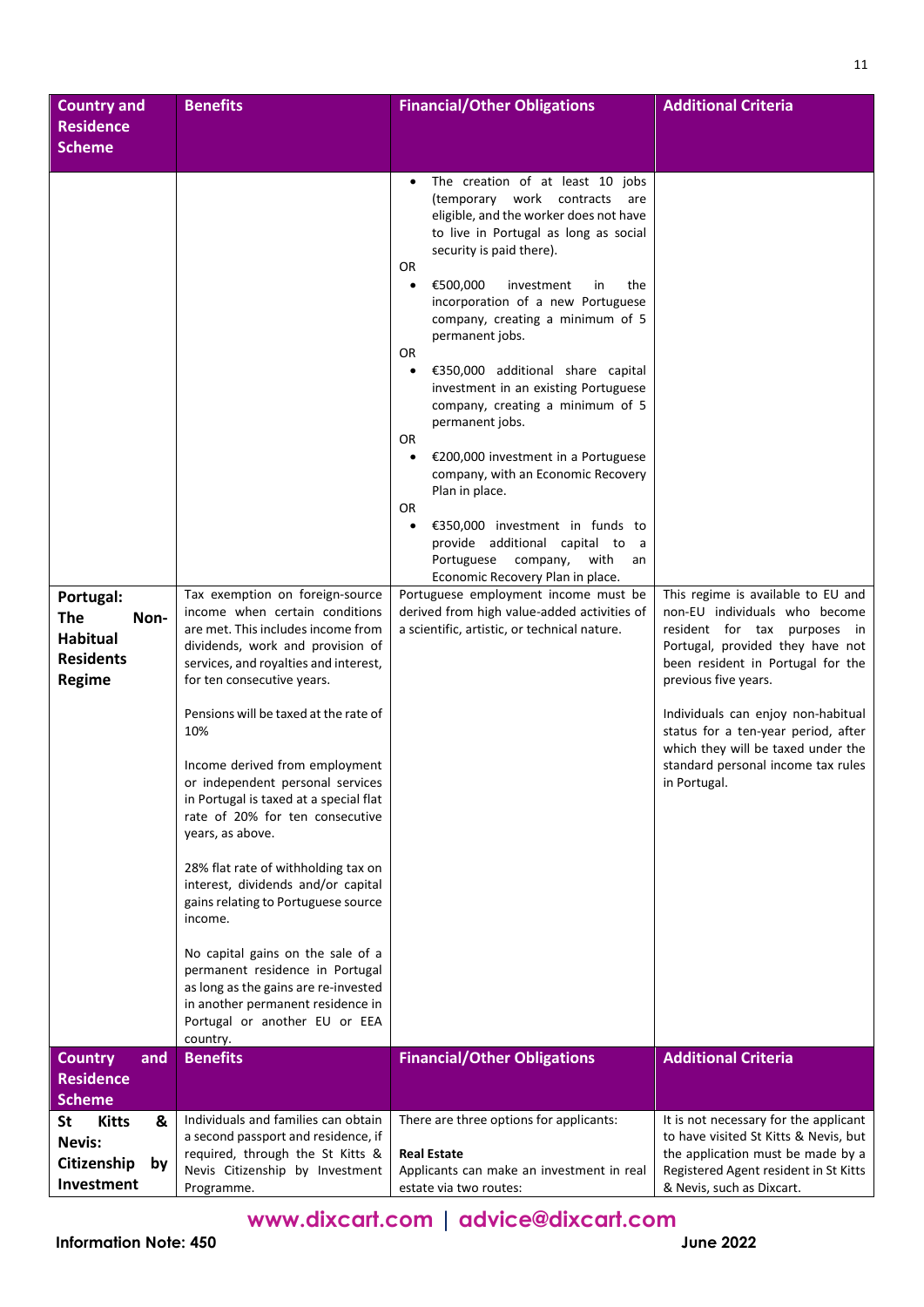| <b>Country and</b>                | <b>Benefits</b>                                                                                                                                                                                                                                                                                                                                                                                                                                                                                                                                                                                                                                                                                                                                                                                                                                                                                                                                                                                                                                                                                                                                                                                                                                                                                                                                                                                                                                                                        | <b>Financial/Other Obligations</b>                                                                                                                                                                                                                                                                                                                                                                                                                                                                                                                                                                                                                                                                                                                                                                                                                                                                                                                                                                                                                                                                                                                                                                                                                                                                                                                                                                                                                                                                                                                                                                                                                        | <b>Additional Criteria</b>                                                                                                                                                                                                                                                                                                                |
|-----------------------------------|----------------------------------------------------------------------------------------------------------------------------------------------------------------------------------------------------------------------------------------------------------------------------------------------------------------------------------------------------------------------------------------------------------------------------------------------------------------------------------------------------------------------------------------------------------------------------------------------------------------------------------------------------------------------------------------------------------------------------------------------------------------------------------------------------------------------------------------------------------------------------------------------------------------------------------------------------------------------------------------------------------------------------------------------------------------------------------------------------------------------------------------------------------------------------------------------------------------------------------------------------------------------------------------------------------------------------------------------------------------------------------------------------------------------------------------------------------------------------------------|-----------------------------------------------------------------------------------------------------------------------------------------------------------------------------------------------------------------------------------------------------------------------------------------------------------------------------------------------------------------------------------------------------------------------------------------------------------------------------------------------------------------------------------------------------------------------------------------------------------------------------------------------------------------------------------------------------------------------------------------------------------------------------------------------------------------------------------------------------------------------------------------------------------------------------------------------------------------------------------------------------------------------------------------------------------------------------------------------------------------------------------------------------------------------------------------------------------------------------------------------------------------------------------------------------------------------------------------------------------------------------------------------------------------------------------------------------------------------------------------------------------------------------------------------------------------------------------------------------------------------------------------------------------|-------------------------------------------------------------------------------------------------------------------------------------------------------------------------------------------------------------------------------------------------------------------------------------------------------------------------------------------|
| <b>Residence</b><br><b>Scheme</b> |                                                                                                                                                                                                                                                                                                                                                                                                                                                                                                                                                                                                                                                                                                                                                                                                                                                                                                                                                                                                                                                                                                                                                                                                                                                                                                                                                                                                                                                                                        |                                                                                                                                                                                                                                                                                                                                                                                                                                                                                                                                                                                                                                                                                                                                                                                                                                                                                                                                                                                                                                                                                                                                                                                                                                                                                                                                                                                                                                                                                                                                                                                                                                                           |                                                                                                                                                                                                                                                                                                                                           |
|                                   | St Kitts & Nevis passport holders<br>enjoy full Schengen privileges (free<br>movement to 26<br>European<br>countries),<br>can<br>travel<br>to<br>approximately<br>120<br>countries<br>worldwide (either on a visa free<br>basis or visa on entry basis) and do<br>not require a visa to visit the<br>United Kingdom.<br>number of attractive<br>tax<br>A<br>advantages are available<br>to<br>individuals who choose to become<br>resident in St Kitts & Nevis:<br>No income tax<br>$\bullet$<br>No capital gains tax<br>No wealth or inheritance tax<br>No gift tax<br>No death duties<br>No estate tax<br>No taxes levied on assets or<br>originating<br>income<br>from<br>outside St Kitts & Nevis<br>The age of a dependant parent has<br>been reduced from 65 to 55. The<br>upper age limit for young adult<br>dependant children, has been<br>extended from 25 to 30. Siblings<br>may be added to the application if<br>he/she is the brother or sister of<br>either the main applicant or<br>his/her spouse, is unmarried and<br>childless, 30 years old or younger,<br>and dependent on the applicant<br>for financial support.<br>It is now possible for an application<br>to be fast tracked via the<br>accelerated application process<br>(AAP). Applications, submitted<br>with the correct documentation,<br>will be approved within 60 days,<br>and may be approved within as<br>little as 45 days.<br>Citizenship can be passed on to<br>future generations by descent. | 1.<br>Five-year hold period<br>Investment of a minimum US\$400,000<br>per main applicant in a property in an<br>approved property development area<br>in St Kitts & Nevis. The investment<br>must be maintained for a minimum of<br>five years.<br>OR<br>2.<br>Seven-year hold period<br>Investment of a minimum US\$200,000<br>in new luxury developments in St Kitts<br>& Nevis. The investment must be<br>maintained for a minimum of seven<br>years.<br>OR<br><b>Sustainable Growth Fund (SGF)</b><br>A single applicant can make a contribution<br>of US\$150,000 to the Sustainable Growth<br>Fund (SGF).<br>OR<br><b>Alternative Investment Option (AIO)</b><br>Applicants have the option to invest in an<br>alternative project that has been approved<br>by the St Kitts & Nevis Government.<br>Alternative Investment projects can be<br>Government or privately owned.<br>An investment of US\$175,000 for<br>$\bullet$<br>up to a family of four, in a Public<br>Good Project Developer (PGPD)<br>project which is fully funded by<br>the PGPD.<br>An investment of US\$200,000 for<br>up to a family of four in a Private<br>Developer<br>(PED),<br>Enterprise<br>where the built or funded asset is<br>privately owned.<br>The addition of a sibling under<br>the AIO, will be US\$20,000.<br>For additional dependants<br>(children or parents), the<br>contribution requirement is<br>US\$10,000 per dependant.<br>Potential projects should be identified by<br>the Government or can be suggested by<br>private individuals with access to financing<br>who approach the Government with<br>potential projects that are not already on | Common law partners are accepted<br>for sponsorship.<br>Standard due diligence items are<br>required including:<br>medical certificate<br>$\bullet$<br>police certificate<br>$\bullet$<br>bank and personal references<br>$\bullet$<br>employment history<br>$\bullet$<br>education history<br>$\bullet$<br>source of wealth<br>$\bullet$ |
|                                   |                                                                                                                                                                                                                                                                                                                                                                                                                                                                                                                                                                                                                                                                                                                                                                                                                                                                                                                                                                                                                                                                                                                                                                                                                                                                                                                                                                                                                                                                                        | the Government's infrastructure list. Once<br>the asset has been completed and operated                                                                                                                                                                                                                                                                                                                                                                                                                                                                                                                                                                                                                                                                                                                                                                                                                                                                                                                                                                                                                                                                                                                                                                                                                                                                                                                                                                                                                                                                                                                                                                   |                                                                                                                                                                                                                                                                                                                                           |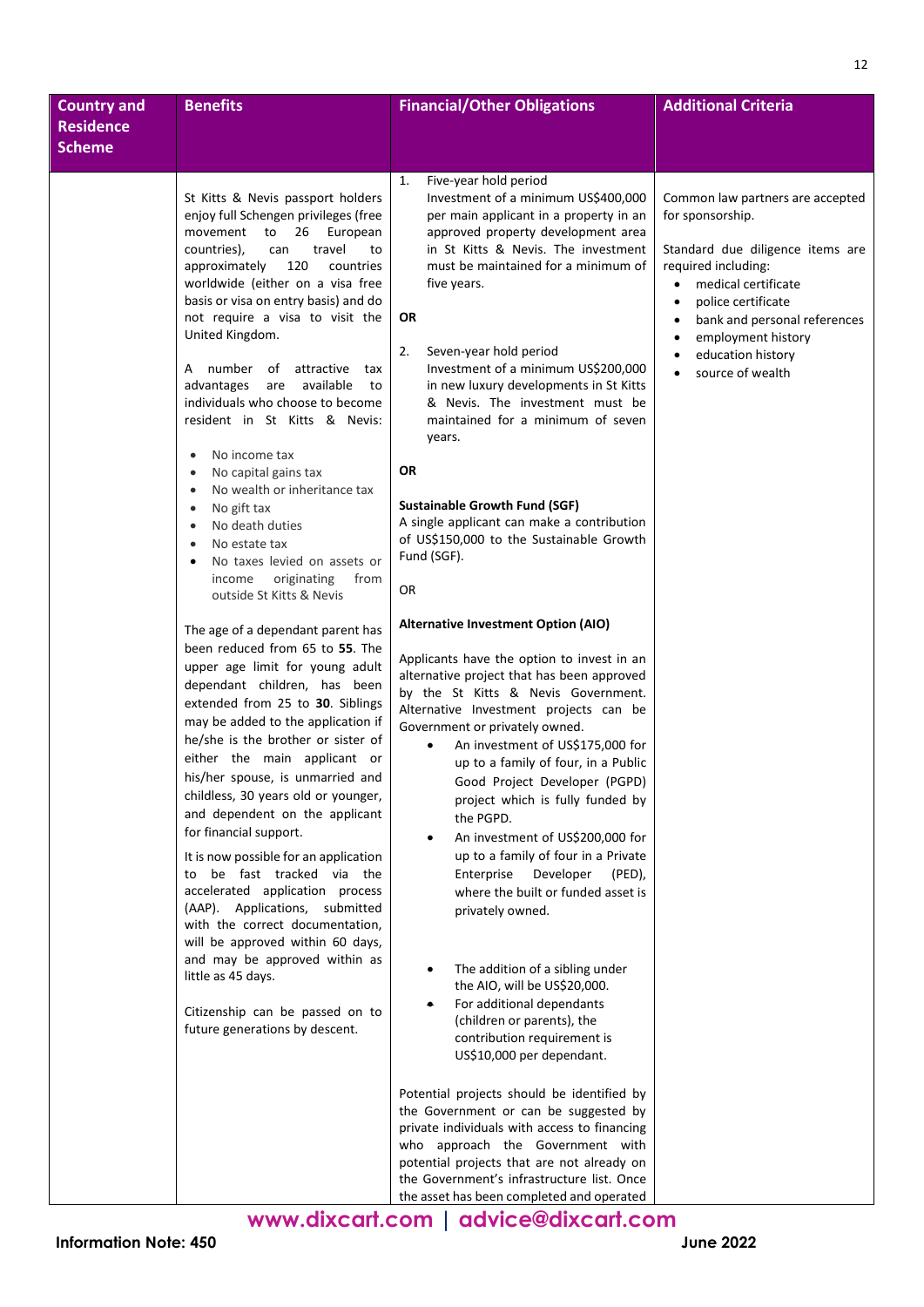| <b>Country and</b>           | <b>Benefits</b>                                                             | <b>Financial/Other Obligations</b>                                                        | <b>Additional Criteria</b>                                             |
|------------------------------|-----------------------------------------------------------------------------|-------------------------------------------------------------------------------------------|------------------------------------------------------------------------|
| <b>Residence</b>             |                                                                             |                                                                                           |                                                                        |
| <b>Scheme</b>                |                                                                             |                                                                                           |                                                                        |
|                              |                                                                             | for a reasonable period of time (that allows                                              |                                                                        |
|                              |                                                                             | for a reasonable return on investment). It<br>must then be given to the Government in a   |                                                                        |
|                              |                                                                             | maintained condition consistent with                                                      |                                                                        |
|                              |                                                                             | prudent ownership.                                                                        |                                                                        |
| Switzerland:<br>Lump Sum Tax | The Swiss Lump Sum System of<br>Taxation is based on an assumed             | Swiss tax is paid on an assumed income,<br>generally approximately seven times the        | This regime applies to foreigners<br>who move to Switzerland for the   |
| <b>Regime</b>                | income, generally approximately                                             | annual rental value of the property                                                       | first time, or after an absence of ten                                 |
|                              | seven times the annual rental<br>value of the property occupied in          | occupied in Switzerland. The precise<br>taxation liability will depend upon the           | years, and who will not be<br>employed or commercially active in       |
|                              | Switzerland.                                                                | canton and the area of residence within the                                               | Switzerland.                                                           |
|                              | Liability to inheritance tax varies                                         | canton.<br>The Swiss Government confirmed its                                             | Please note there are 26 Swiss                                         |
|                              | from canton to canton. A few                                                | commitment to maintaining the Lump Sum                                                    | cantons.                                                               |
|                              | cantons do not apply inheritance<br>tax. The majority do not levy it        | System of Taxation in November 2014.                                                      | Only the three Swiss cantons of<br>Appenzell, Schaffhausen and Zurich  |
|                              | between spouses or between                                                  |                                                                                           | abolished the Lump Sum System of                                       |
|                              | parents and children, and levy only<br>a modest tax of below 10% for        |                                                                                           | Taxation in 2013.                                                      |
|                              | other descendants.                                                          |                                                                                           |                                                                        |
|                              | Individuals taxed under the Lump                                            |                                                                                           |                                                                        |
|                              | Sum Regime are able to manage                                               |                                                                                           |                                                                        |
|                              | their worldwide investments from<br>Switzerland.                            |                                                                                           |                                                                        |
| Switzerland:                 | A Swiss work permit entitles a non-                                         | There are three ways to be entitled to work                                               | When applying for Swiss work                                           |
| <b>Residence</b>             | Swiss national to become legally                                            | in Switzerland:                                                                           | and/or residence permits, different                                    |
| Through Work                 | Swiss resident.                                                             | Being hired by an existing Swiss<br>1.                                                    | regulations apply to EU and EFTA<br>nationals compared to other        |
| Permit                       | Taxation                                                                    | Company                                                                                   | nationals.                                                             |
|                              | Individuals:<br>$\bullet$<br>Each canton sets its own tax rates             | The individual will need to find a job and the<br>employer register the employment before | EU/EFTA citizens enjoy priority                                        |
|                              | and<br>generally<br>imposes<br>the                                          | the individual actually starts work.                                                      | access to the labour market in                                         |
|                              | following taxes: income,<br>net<br>wealth, real estate, inheritance,        | The employer needs to apply to the Swiss                                                  | Switzerland.                                                           |
|                              | and gift tax. The income tax rate                                           | authorities for a work visa, while the                                                    | Third country nationals are only                                       |
|                              | varies by canton and is between<br>21% and 46%.                             | employee applies for an entry visa from<br>his/her home country. The work visa will       | allowed to enter the Swiss labour<br>market if they are appropriately  |
|                              |                                                                             | allow the individual to live and work in                                                  | qualified (Managers,<br>specialists                                    |
|                              | In Switzerland, the transfer of<br>assets, on death, to a spouse,           | Switzerland.                                                                              | and/or have higher education<br>qualifications).                       |
|                              | children and/or grandchildren, is                                           | Forming a Swiss company and<br>2.                                                         |                                                                        |
|                              | exempt from gift and inheritance<br>tax, in most cantons.                   | become a director or<br>an<br>employee of the Company                                     | Please note there are 26 Swiss<br>cantons.                             |
|                              |                                                                             | Any non-Swiss national can form a company                                                 | Only the three Swiss cantons of                                        |
|                              | Capital gains are generally tax free,<br>except in the case of real estate. | and therefore potentially create jobs for<br>Swiss nationals and contribute to the        | Appenzell, Schaffhausen and Zurich<br>abolished the Lump Sum System of |
|                              | The sale of company shares is                                               | economic development of the country. The                                                  | Taxation in 2013.                                                      |
|                              | classified as an asset, which is                                            | owner of the company is eligible for a                                                    |                                                                        |
|                              | exempt from capital gains tax.                                              | residence permit in Switzerland, as long as<br>he is employed by it in a senior capacity. |                                                                        |
|                              | <b>Swiss Companies</b>                                                      |                                                                                           |                                                                        |
|                              | Swiss companies can enjoy a zero-<br>tax rate for capital gains and         | Company objectives which are regarded as<br>contributing positively to the corporate      |                                                                        |
|                              | dividend income, depending on                                               | structure of Switzerland include opening up                                               |                                                                        |
|                              | the circumstances.                                                          | new markets, securing export sales,<br>establishing economically significant links        |                                                                        |
|                              | Operative companies are taxed as                                            | abroad, and the creation of new tax                                                       |                                                                        |
|                              | follows:                                                                    | revenue. Precise requirements vary by<br>canton.                                          |                                                                        |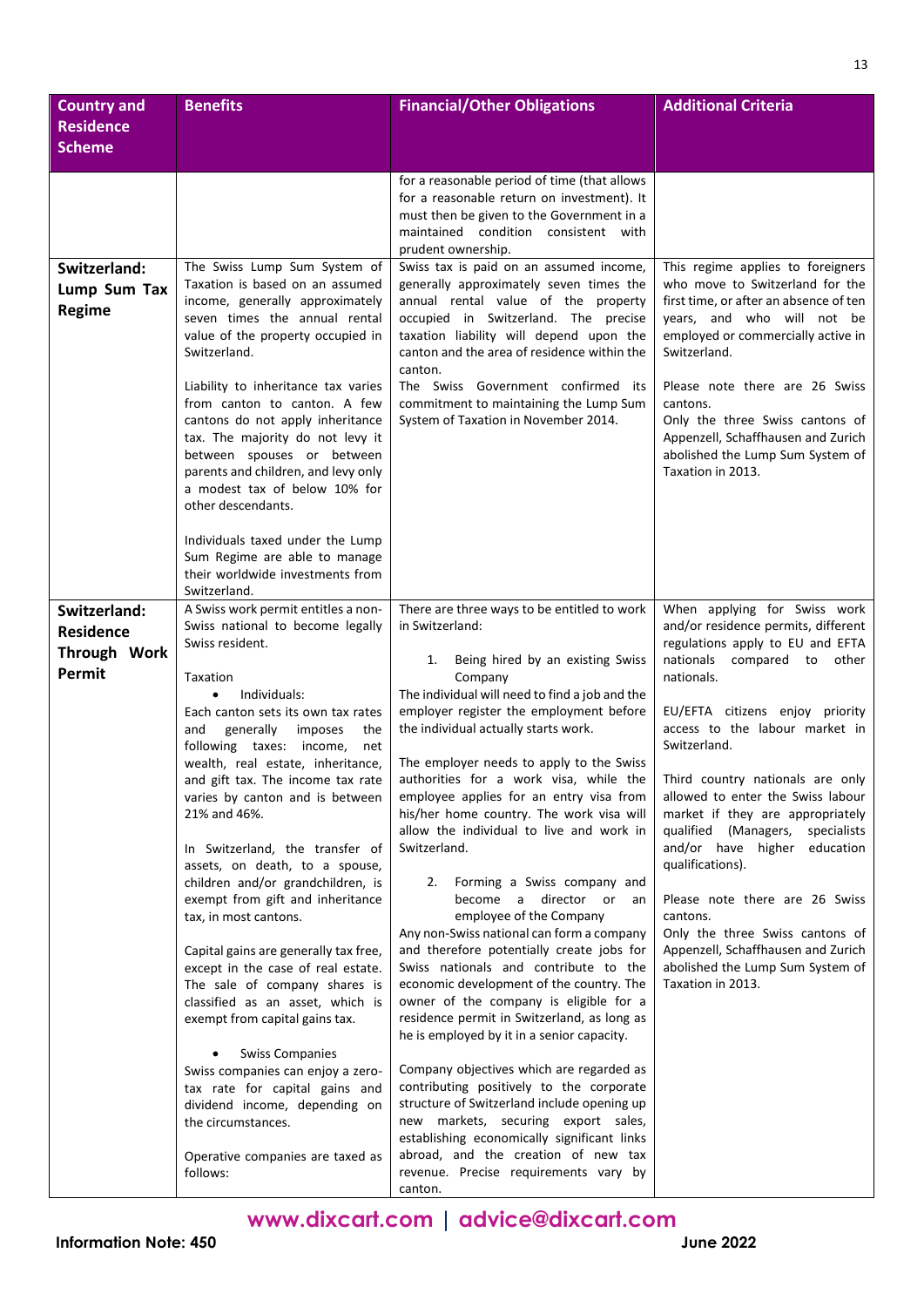| <b>Country and</b> | <b>Benefits</b>                                                | <b>Financial/Other Obligations</b>                                                          | <b>Additional Criteria</b> |
|--------------------|----------------------------------------------------------------|---------------------------------------------------------------------------------------------|----------------------------|
| <b>Residence</b>   |                                                                |                                                                                             |                            |
| <b>Scheme</b>      |                                                                |                                                                                             |                            |
|                    |                                                                |                                                                                             |                            |
|                    | Federal tax on net profit<br>$\circ$                           |                                                                                             |                            |
|                    | is at an effective rate of                                     | Non-EU/EFTA nationals must form a new                                                       |                            |
|                    | 7.83%.                                                         | Swiss company or invest into an existing                                                    |                            |
|                    | There are no capital<br>$\circ$<br>taxes at the federal level. | Swiss company. There is also a higher level<br>of due diligence criteria to be met than for |                            |
|                    | Capital<br>tax<br>varies                                       | EU/EFTA nationals, and the business                                                         |                            |
|                    | between 0% and 0.2%                                            | proposition will also need to offer greater                                                 |                            |
|                    | depending on the Swiss                                         | potential.                                                                                  |                            |
|                    | canton that the company                                        |                                                                                             |                            |
|                    | is registered in. In                                           | In principle, the company must generate an                                                  |                            |
|                    | Geneva, the capital tax                                        | annual minimum turnover of CHF 1 million,                                                   |                            |
|                    | is<br>$0.0012\%$ .<br>rate                                     | and create new jobs, exploiting new                                                         |                            |
|                    | However,<br>in<br>circumstances<br>where                       | technologies and/or the development of<br>the region.                                       |                            |
|                    | there are 'substantial'                                        |                                                                                             |                            |
|                    | profits, no capital tax will                                   | Procedures for both EU/EFTA and for non-                                                    |                            |
|                    | be due.                                                        | EU/EFTA nationals are easier if the new                                                     |                            |
|                    |                                                                | resident forms a Swiss company and is                                                       |                            |
|                    | addition to federal taxes,<br>In                               | employed by it.                                                                             |                            |
|                    | have their own tax<br>cantons                                  |                                                                                             |                            |
|                    | systems:                                                       | Investing in a Swiss company and<br>3.                                                      |                            |
|                    | The effective cantonal<br>$\circ$<br>and federal corporate     | become a director or an<br>employee of the Company.                                         |                            |
|                    | income tax rate (CIT) is                                       | Applicants can choose to invest in a                                                        |                            |
|                    | between 12% and 14% in                                         | company which is struggling to expand as it                                                 |                            |
|                    | most<br>cantons.<br>The                                        | lacks the necessary funding. This new                                                       |                            |
|                    | Geneva corporate tax                                           | funding should then enable the company to                                                   |                            |
|                    | rate is 13.99%.                                                | create jobs and assist the Swiss economy to                                                 |                            |
|                    | <b>Swiss</b><br>Holding<br>$\circ$<br>Companies benefit from   | expand. The investment must add<br>economic value to a particular Swiss region.             |                            |
|                    | participation<br>a                                             |                                                                                             |                            |
|                    | exemption and do not                                           |                                                                                             |                            |
|                    | pay tax on profits or                                          |                                                                                             |                            |
|                    | capital gains arising from                                     |                                                                                             |                            |
|                    | qualifying participations.                                     |                                                                                             |                            |
|                    | This means that a pure                                         |                                                                                             |                            |
|                    | Holding<br>Company is<br>exempt from Swiss tax.                |                                                                                             |                            |
|                    |                                                                |                                                                                             |                            |
|                    | Withholding Tax (WHT)                                          |                                                                                             |                            |
|                    | There is no WHT on<br>$\circ$                                  |                                                                                             |                            |
|                    | dividend distributions to                                      |                                                                                             |                            |
|                    | shareholders based in                                          |                                                                                             |                            |
|                    | Switzerland and/or in the<br>EU (due to the EU                 |                                                                                             |                            |
|                    | Parent/Subsidiary                                              |                                                                                             |                            |
|                    | Directive).                                                    |                                                                                             |                            |
|                    |                                                                |                                                                                             |                            |
|                    | shareholders<br>lf.<br>are<br>$\circ$                          |                                                                                             |                            |
|                    | domiciled<br>outside                                           |                                                                                             |                            |
|                    | Switzerland and outside<br>of the EU, and a double             |                                                                                             |                            |
|                    | tax treaty applies, the                                        |                                                                                             |                            |
|                    | taxation<br>final<br>on                                        |                                                                                             |                            |
|                    | distributions<br>will                                          |                                                                                             |                            |
|                    | generally be between 5%                                        |                                                                                             |                            |
|                    | and 15%.                                                       |                                                                                             |                            |
|                    | Switzerland has an extensive                                   |                                                                                             |                            |
|                    | double tax treaty network, with                                |                                                                                             |                            |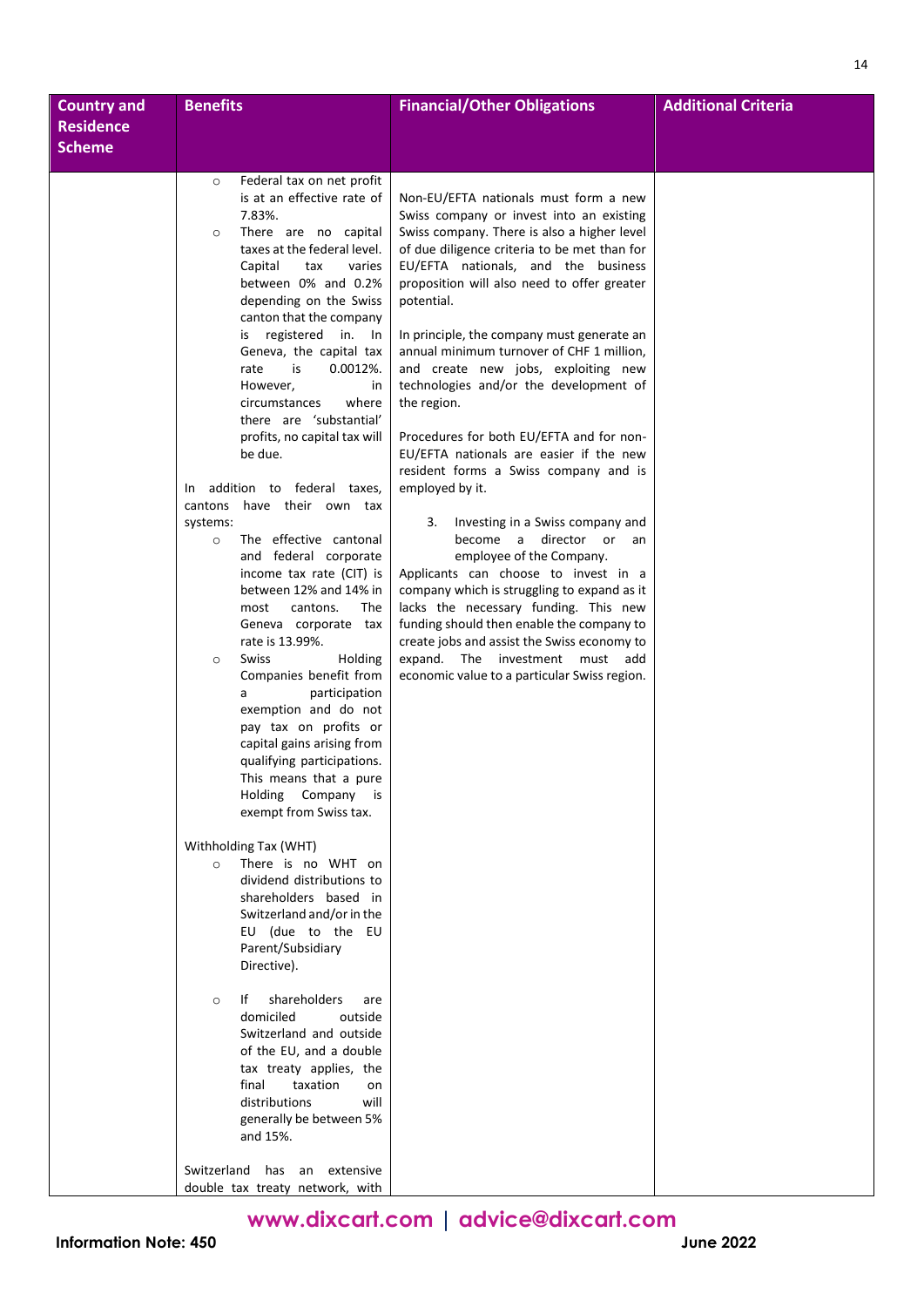| <b>Country and</b>       | <b>Benefits</b>                                                                                                                                                                                                                                               | <b>Financial/Other Obligations</b>                                                                                                                                                                                                                                                                                                                                                                                                                                                                                                                                                                                                                                                                                                                                                                                                                                                                                           | <b>Additional Criteria</b>                                                                                                                                                                                                                                                                                                                                                                                                                                                                                                                                                                                                                                                                                                                                                        |
|--------------------------|---------------------------------------------------------------------------------------------------------------------------------------------------------------------------------------------------------------------------------------------------------------|------------------------------------------------------------------------------------------------------------------------------------------------------------------------------------------------------------------------------------------------------------------------------------------------------------------------------------------------------------------------------------------------------------------------------------------------------------------------------------------------------------------------------------------------------------------------------------------------------------------------------------------------------------------------------------------------------------------------------------------------------------------------------------------------------------------------------------------------------------------------------------------------------------------------------|-----------------------------------------------------------------------------------------------------------------------------------------------------------------------------------------------------------------------------------------------------------------------------------------------------------------------------------------------------------------------------------------------------------------------------------------------------------------------------------------------------------------------------------------------------------------------------------------------------------------------------------------------------------------------------------------------------------------------------------------------------------------------------------|
| <b>Residence</b>         |                                                                                                                                                                                                                                                               |                                                                                                                                                                                                                                                                                                                                                                                                                                                                                                                                                                                                                                                                                                                                                                                                                                                                                                                              |                                                                                                                                                                                                                                                                                                                                                                                                                                                                                                                                                                                                                                                                                                                                                                                   |
| <b>Scheme</b>            |                                                                                                                                                                                                                                                               |                                                                                                                                                                                                                                                                                                                                                                                                                                                                                                                                                                                                                                                                                                                                                                                                                                                                                                                              |                                                                                                                                                                                                                                                                                                                                                                                                                                                                                                                                                                                                                                                                                                                                                                                   |
|                          | access to tax treaties with over 100                                                                                                                                                                                                                          |                                                                                                                                                                                                                                                                                                                                                                                                                                                                                                                                                                                                                                                                                                                                                                                                                                                                                                                              |                                                                                                                                                                                                                                                                                                                                                                                                                                                                                                                                                                                                                                                                                                                                                                                   |
|                          | countries.                                                                                                                                                                                                                                                    |                                                                                                                                                                                                                                                                                                                                                                                                                                                                                                                                                                                                                                                                                                                                                                                                                                                                                                                              |                                                                                                                                                                                                                                                                                                                                                                                                                                                                                                                                                                                                                                                                                                                                                                                   |
| UK:<br>Start-up<br>visa  | "Benefits"<br>Please see<br>above<br>relating to the UK: Tier 1 (Investor)<br>visa.<br>However, please note that this visa<br>category itself does not lead to<br>permanent settlement in the UK,<br>nor the opportunity to apply for<br>British citizenship. | The visa can be applied for up to 3 months<br>before the intended date of travel to the<br>UK, and usually takes up to 3 weeks for a<br>decision to be made.<br>The visa validity is:<br>a maximum of 2 years<br>$\bullet$<br>Applicants require to have their business<br>idea approved by an Endorsing Body who<br>will assess for:<br>Innovation - genuine, original<br>$\bullet$<br>business plan<br>Viability - necessary skills to<br>successfully run the business<br>Scalability - potential for job<br>$\bullet$<br>creation and growth into national<br>markets<br>Once the business<br>idea<br>has<br>been<br>"approved", it is possible to apply for the<br>visa. Broadly speaking, the main visa<br>requirements are:<br>meeting the English language<br>٠<br>requirement<br>holding adequate maintenance<br>funds – a minimum of $£1,270$ for<br>at least 28 days consecutively<br>before the date of the visa | This visa category is open to<br>applications from non-British/ Irish<br>citizens.<br>Visa holders can start-up and run<br>their own business, as well as seek<br>employment. It is not possible to<br>join a business.<br>Dependants (e.g. partner and<br>children under 18) will be able to<br>live, work (including being self-<br>employed), and study in the UK with<br>very few restrictions.<br>It is not possible to:<br>be in this visa category for<br>٠<br>more than 2 years<br>apply<br>for<br>permanent<br>٠<br>settlement<br>However, applicants do have the<br>option of applying to continue their<br>business venture(s) and extend<br>their immigration status in the UK<br>for longer, for example by applying<br>for an Innovator visa (please see<br>below). |
|                          |                                                                                                                                                                                                                                                               | application<br>continued<br>endorsement<br>throughout the validity of the visa<br>Initial funding is not required.                                                                                                                                                                                                                                                                                                                                                                                                                                                                                                                                                                                                                                                                                                                                                                                                           |                                                                                                                                                                                                                                                                                                                                                                                                                                                                                                                                                                                                                                                                                                                                                                                   |
| UK:<br>Innovator<br>visa | "Benefits"<br>Please<br>see<br>above<br>relating to the UK: Tier 1 (Investor)<br>visa.                                                                                                                                                                        | The visa can be applied for up to 3 months<br>before the intended date of travel to the<br>UK, and usually takes up to 3 weeks for a<br>decision to be made.                                                                                                                                                                                                                                                                                                                                                                                                                                                                                                                                                                                                                                                                                                                                                                 | This visa category is open to<br>applications from non-British/ Irish<br>citizens.                                                                                                                                                                                                                                                                                                                                                                                                                                                                                                                                                                                                                                                                                                |
|                          |                                                                                                                                                                                                                                                               | The visa validity is:                                                                                                                                                                                                                                                                                                                                                                                                                                                                                                                                                                                                                                                                                                                                                                                                                                                                                                        | Visa holders can start-up and run<br>their own business only. It is not<br>possible to join a business.                                                                                                                                                                                                                                                                                                                                                                                                                                                                                                                                                                                                                                                                           |
|                          |                                                                                                                                                                                                                                                               | Up to 3 years for Initial visas; and<br>Up to 3 years for Extension visas                                                                                                                                                                                                                                                                                                                                                                                                                                                                                                                                                                                                                                                                                                                                                                                                                                                    | Dependants (e.g.<br>partner and<br>children under 18) will be able to                                                                                                                                                                                                                                                                                                                                                                                                                                                                                                                                                                                                                                                                                                             |
|                          |                                                                                                                                                                                                                                                               | The above "Financial/Other Obligations"<br>relating to the UK: Start-up visa apply, and<br>"Innovator" also requires to be<br>an<br>endorsed.                                                                                                                                                                                                                                                                                                                                                                                                                                                                                                                                                                                                                                                                                                                                                                                | live, work (including being self-<br>employed), and study in the UK with<br>very few restrictions.                                                                                                                                                                                                                                                                                                                                                                                                                                                                                                                                                                                                                                                                                |
|                          |                                                                                                                                                                                                                                                               | In the context of scalability, this looks at<br>potential for job creation and growth into<br>national and international markets.                                                                                                                                                                                                                                                                                                                                                                                                                                                                                                                                                                                                                                                                                                                                                                                            | Main applicants can apply for<br>permanent settlement after 3 years<br>if they continue to be endorsed and<br>meet at least 2 of the 7 specified<br>requirements. For example:                                                                                                                                                                                                                                                                                                                                                                                                                                                                                                                                                                                                    |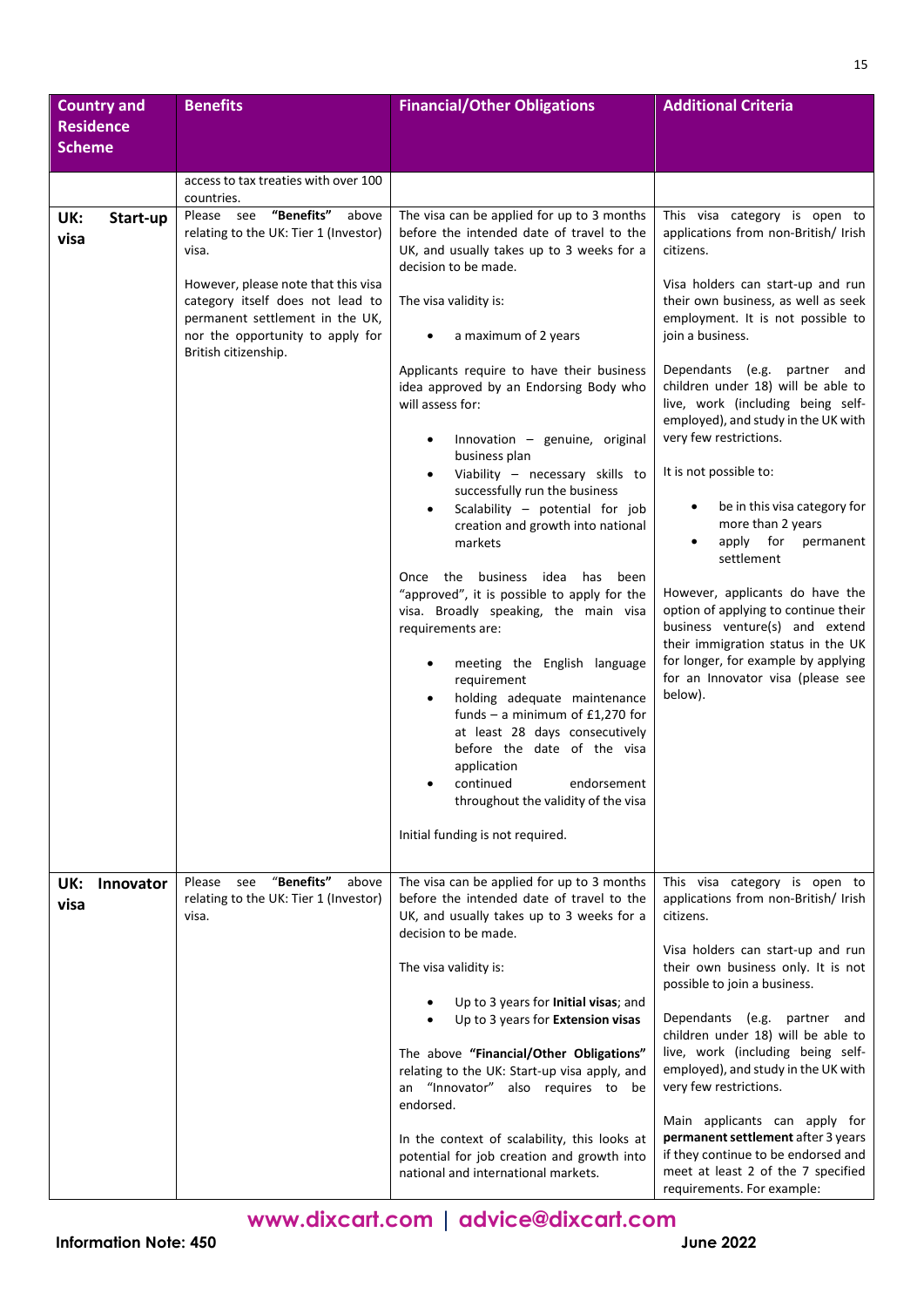| <b>Country and</b><br><b>Residence</b><br><b>Scheme</b> | <b>Benefits</b>                                                                                                                                                                                                                                                                                                                                                                                                                                                                                                                                            | <b>Financial/Other Obligations</b>                                                                                                                                                                                                                                                                                                                                                                           | <b>Additional Criteria</b>                                                                                                                                                                                                                                                                                                                                                                                                                                                                                                                                                                                                                                                                                                                                                                                                               |
|---------------------------------------------------------|------------------------------------------------------------------------------------------------------------------------------------------------------------------------------------------------------------------------------------------------------------------------------------------------------------------------------------------------------------------------------------------------------------------------------------------------------------------------------------------------------------------------------------------------------------|--------------------------------------------------------------------------------------------------------------------------------------------------------------------------------------------------------------------------------------------------------------------------------------------------------------------------------------------------------------------------------------------------------------|------------------------------------------------------------------------------------------------------------------------------------------------------------------------------------------------------------------------------------------------------------------------------------------------------------------------------------------------------------------------------------------------------------------------------------------------------------------------------------------------------------------------------------------------------------------------------------------------------------------------------------------------------------------------------------------------------------------------------------------------------------------------------------------------------------------------------------------|
|                                                         |                                                                                                                                                                                                                                                                                                                                                                                                                                                                                                                                                            | In most cases, a minimum of £50,000 initial<br>funding is required. If applying as a business<br>team, the same £50,000 cannot be relied<br>upon by more than one team member.<br>The minimum initial funding is in addition to<br>the adequate maintenance funds.<br>There is no limit to the number of times an<br>Extension visa can be applied for, but the<br>visa requirements must be met every time. | At least £50,000 has been<br>invested into the business<br>actively<br>and<br>spent<br>furthering the business<br>The business has created<br>$\bullet$<br>the equivalent of at least<br>10 full-time jobs for<br>"resident workers".<br>Dependants can only apply for<br>permanent settlement after 5<br>years. Other requirements apply.<br>There is a minimum residence<br>period. Main applicants<br>and<br>partners cannot be absent from the<br>UK for more than 180 days in any<br>12-month period, over the previous<br>3-year period.<br>Applicants can apply for British<br>citizenship - please see "Additional<br>Criteria" above relating to the UK:<br>Tier 1 (Investor) visa.                                                                                                                                             |
| UK:<br><b>Overseas</b><br>Media Person<br>Category      | The<br>Representative<br>Overseas<br>Businessperson<br>category,<br>commonly<br>known<br>Sole<br>as<br>Representative no longer exist.<br>Individuals can apply for an<br>overseas media representative visa<br>work in the UK as a<br>to<br>representative of an overseas<br>media organisation (representing<br>an overseas newspaper, news<br>broadcasting<br>or<br>agency<br>organisation) for a long-term<br>assignment.<br>Individuals can apply for an<br>extension if they are already in the<br>UK with an Overseas Media<br>Representative visa. | The media organisation must have its<br>headquarters and principal<br>of<br>place<br>business outside the UK.                                                                                                                                                                                                                                                                                                | To be eligible, an applicant must:<br>recruited<br>$\bullet$<br>Be<br>and<br>employed outside of the<br>UK by the employer they<br>intend to represent in the<br>UK,<br>Intend to work full-time<br>for the organisation,<br>Not intend to take any<br>other employment,<br>Be based mainly in the UK<br>and work on a UK long-<br>term assignment,<br>Obtain entry clearance in<br>this category before<br>arriving in the UK, and<br>present it to a border for<br>officer on arrival,<br>Provide evidence that<br>they can maintain and<br>accommodate<br>themselves<br>and<br>any<br>dependants adequately<br>without recourse<br>to<br>public funds,<br>Meet<br>the<br>required<br>standard<br>English<br>in<br>language.<br>An overseas media organisation can<br>have more than one representative<br>in the UK at the same time. |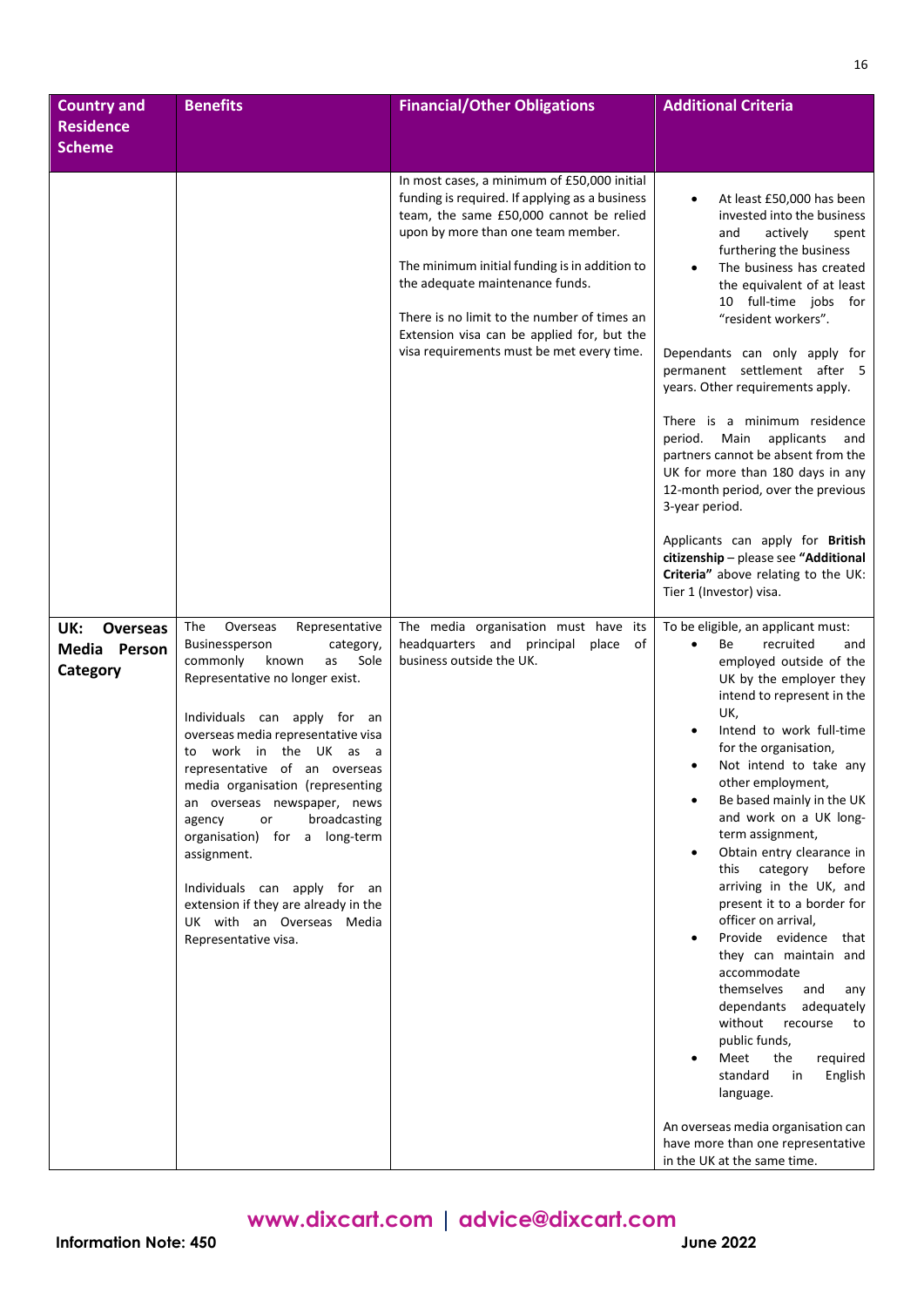| <b>Country and</b>     | <b>Benefits</b>                                                       | <b>Financial/Other Obligations</b>                                                     | <b>Additional Criteria</b>                                    |
|------------------------|-----------------------------------------------------------------------|----------------------------------------------------------------------------------------|---------------------------------------------------------------|
| <b>Residence</b>       |                                                                       |                                                                                        |                                                               |
| <b>Scheme</b>          |                                                                       |                                                                                        |                                                               |
| Global<br>UK:          | The Intra-Company Transfer                                            | The new Global Business Mobility route                                                 | To be eligible, an applicant must:                            |
| <b>Business</b>        | routes have been revamped and                                         | creates 5 sub-categories as set out below.                                             | Have a valid certificate of<br>$\bullet$                      |
| <b>Mobility</b><br>(UK | will be known as the Global                                           |                                                                                        | sponsorship from their                                        |
| <b>Expansion</b>       | <b>Business Mobility routes.</b>                                      | It means that a sponsor licence holder will                                            | employer                                                      |
| <b>Worker visa)</b>    |                                                                       | need to hold licences under the relevant<br>sub-categories to be able to be a sponsor: | Have worked for their<br>$\bullet$<br>employer outside the UK |
|                        | A UK Expansion Worker visa<br>allows individuals to come to the       |                                                                                        | Do a job that is on the list<br>$\bullet$                     |
|                        | UK to set up a branch of an                                           | The Senior or Specialist Worker<br>1.                                                  | of eligible occupations                                       |
|                        | overseas business that has not                                        | which replaces the Intra-                                                              | Be paid the minimum<br>$\bullet$                              |
|                        | started trading in the UK yet.                                        | Company route and is applicable                                                        | eligible salary required for                                  |
|                        |                                                                       | to senior managers or specialist                                                       | their job.<br>Specific eligibility depends on the             |
|                        | Individuals can stay in the UK with<br>a UK Expansion Worker visa for | employees who are being<br>assigned to a UK linked entity for                          | job.                                                          |
|                        | whichever is shorter of:                                              | a temporary assignment.                                                                |                                                               |
|                        |                                                                       | 2.<br>Graduate Trainee which replaces                                                  |                                                               |
|                        | 12 months after the<br>$\bullet$                                      | the Graduate Trainee Intra-                                                            |                                                               |
|                        | start date of the job on                                              | Company route and is designed                                                          |                                                               |
|                        | the certificate of                                                    | for those on a dedicated<br>Graduate programme outside of                              |                                                               |
|                        | sponsorship,<br>The time given on the<br>$\bullet$                    | the UK, and who are required to                                                        |                                                               |
|                        | certificate of                                                        | be assigned to the UK for part of                                                      |                                                               |
|                        | sponsorship, plus 14                                                  | the programme.                                                                         |                                                               |
|                        | days.                                                                 | 3.<br>UK Expansion Worker which is for<br>senior managers or specialist                |                                                               |
|                        |                                                                       | workers being assigned                                                                 |                                                               |
|                        | Those under this category will not                                    | temporarily to the UK to                                                               |                                                               |
|                        | be eligible for permanent<br>residence. To stay in the UK for         | establish an UK entity or to                                                           |                                                               |
|                        | longer, individuals will need to                                      | undertake work related to a                                                            |                                                               |
|                        | extend their visa by 12 months.                                       | business expansion to the UK.<br>The applicant would need to                           |                                                               |
|                        | The maximum time individuals can                                      | meet the points criteria (60                                                           |                                                               |
|                        | stay in the UK on a UK Expansion                                      | points) and be granted a                                                               |                                                               |
|                        | Worker visa is two years.                                             | Certificate of Sponsorship. This                                                       |                                                               |
|                        |                                                                       | will mean that the employer                                                            |                                                               |
|                        |                                                                       | must obtain a sponsor licence by<br>requesting a provisional rating,                   |                                                               |
|                        |                                                                       | with the applicant holding the                                                         |                                                               |
|                        |                                                                       | role of authorising officer. The                                                       |                                                               |
|                        |                                                                       | maximum stay allowed would be                                                          |                                                               |
|                        |                                                                       | 5 years in any 6-year period.<br>Service Supplier which is for<br>4.                   |                                                               |
|                        |                                                                       | overseas workers who are                                                               |                                                               |
|                        |                                                                       | undertaking temporary work                                                             |                                                               |
|                        |                                                                       | assignments in the UK, where the                                                       |                                                               |
|                        |                                                                       | worker is either a contractual                                                         |                                                               |
|                        |                                                                       | service supplier employee or a<br>self-employed independent                            |                                                               |
|                        |                                                                       | professional. The applicant would                                                      |                                                               |
|                        |                                                                       | need to meet the points criteria                                                       |                                                               |
|                        |                                                                       | (40 points) and be granted a                                                           |                                                               |
|                        |                                                                       | Certificate of Sponsorship. There                                                      |                                                               |
|                        |                                                                       | are no requirements to meet the<br>salary point requirements. The                      |                                                               |
|                        |                                                                       | maximum stay allowed would be                                                          |                                                               |
|                        |                                                                       | 5 years in any 6-year period.                                                          |                                                               |
|                        |                                                                       | Secondment Worker which is for<br>5.                                                   |                                                               |
|                        |                                                                       | overseas workers who are                                                               |                                                               |
|                        |                                                                       | undertaking temporary work<br>assignments, where the                                   |                                                               |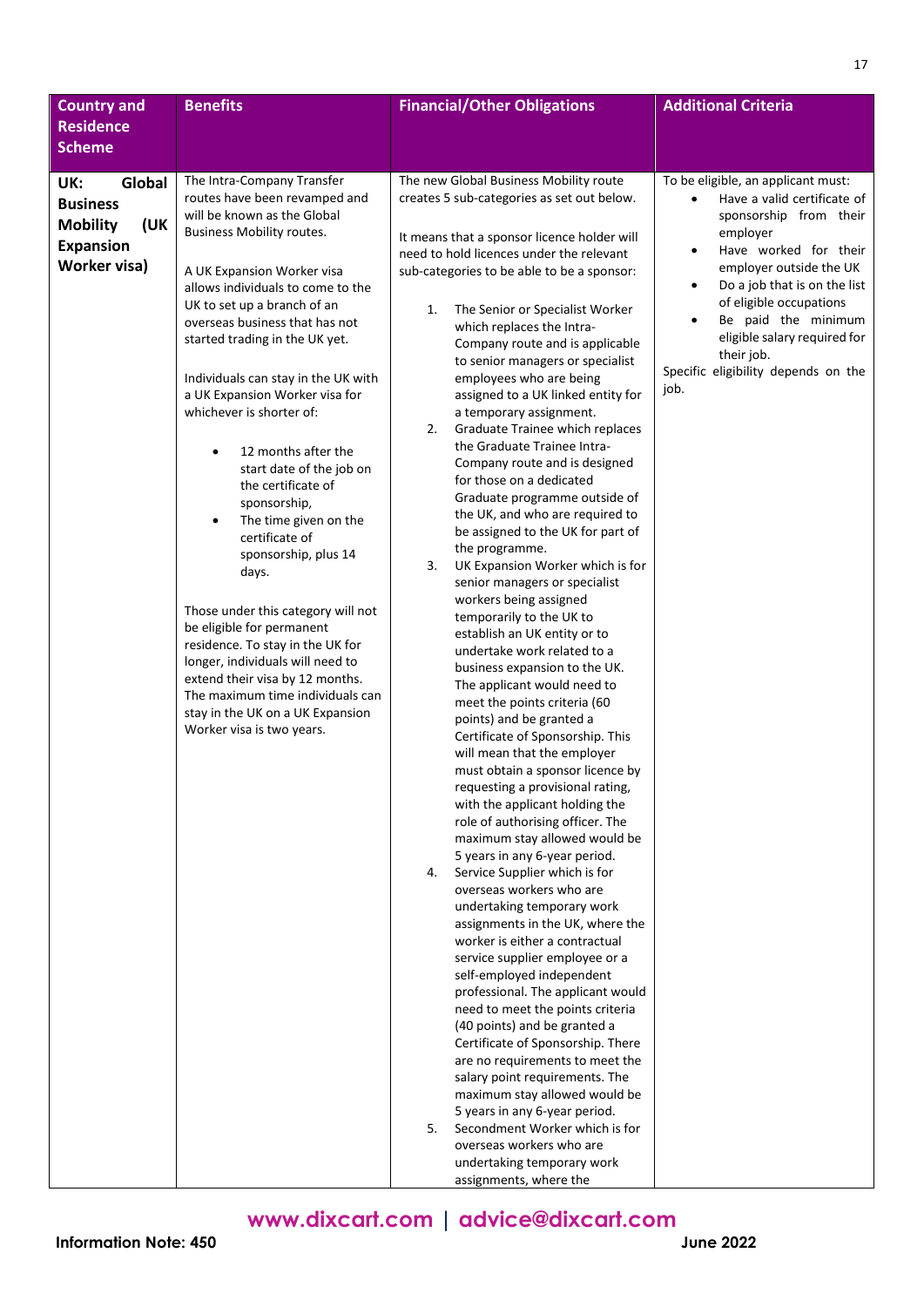| <b>Country and</b>                                                                                | <b>Benefits</b>                                                                                                                                                                                                                                                                                                                                                                                                                                                                                                                                                                                                                                                                                                                                                                                                                                                                                                                                                         | <b>Financial/Other Obligations</b>                                                                                                                                                                                                                                                                                                                                                                                                                                                                                                                                                                                                                                                                                                                                                                                                                                                                                                                                                                                                                                                                                   | <b>Additional Criteria</b>                                                                                                                                                                                                                                                                                                                                                                                                                                                                                                                                                                                                                                                                                                                                                                                                                                                                                                |
|---------------------------------------------------------------------------------------------------|-------------------------------------------------------------------------------------------------------------------------------------------------------------------------------------------------------------------------------------------------------------------------------------------------------------------------------------------------------------------------------------------------------------------------------------------------------------------------------------------------------------------------------------------------------------------------------------------------------------------------------------------------------------------------------------------------------------------------------------------------------------------------------------------------------------------------------------------------------------------------------------------------------------------------------------------------------------------------|----------------------------------------------------------------------------------------------------------------------------------------------------------------------------------------------------------------------------------------------------------------------------------------------------------------------------------------------------------------------------------------------------------------------------------------------------------------------------------------------------------------------------------------------------------------------------------------------------------------------------------------------------------------------------------------------------------------------------------------------------------------------------------------------------------------------------------------------------------------------------------------------------------------------------------------------------------------------------------------------------------------------------------------------------------------------------------------------------------------------|---------------------------------------------------------------------------------------------------------------------------------------------------------------------------------------------------------------------------------------------------------------------------------------------------------------------------------------------------------------------------------------------------------------------------------------------------------------------------------------------------------------------------------------------------------------------------------------------------------------------------------------------------------------------------------------------------------------------------------------------------------------------------------------------------------------------------------------------------------------------------------------------------------------------------|
| <b>Residence</b><br><b>Scheme</b>                                                                 |                                                                                                                                                                                                                                                                                                                                                                                                                                                                                                                                                                                                                                                                                                                                                                                                                                                                                                                                                                         |                                                                                                                                                                                                                                                                                                                                                                                                                                                                                                                                                                                                                                                                                                                                                                                                                                                                                                                                                                                                                                                                                                                      |                                                                                                                                                                                                                                                                                                                                                                                                                                                                                                                                                                                                                                                                                                                                                                                                                                                                                                                           |
|                                                                                                   |                                                                                                                                                                                                                                                                                                                                                                                                                                                                                                                                                                                                                                                                                                                                                                                                                                                                                                                                                                         | assignment is part of a high value<br>contract or investment by their<br>overseas employer. The applicant<br>would need to meet the points<br>criteria (40 points) and be<br>granted a Certificate of<br>Sponsorship. There are no<br>requirements to meet the salary<br>point requirements, but the<br>contract must have been<br>registered with the Home Office.<br>The maximum stay allowed<br>would be 5 years in any 6-year<br>period.                                                                                                                                                                                                                                                                                                                                                                                                                                                                                                                                                                                                                                                                         |                                                                                                                                                                                                                                                                                                                                                                                                                                                                                                                                                                                                                                                                                                                                                                                                                                                                                                                           |
| UK: The Scale-<br>High<br>and<br>up<br><b>Potential</b><br>Individual (HPI)<br><b>Visa Routes</b> | The Scale-up route introduces an<br>elite points-based route to attract<br>the brightest and best to the UK,<br>to maintain its status as a leading<br>international hub for emerging<br>technologies.<br>The HPI route offers successful<br>applicants three years'<br>immigration permission if they<br>have a qualification equivalent to<br>a UK PhD, or two years if they<br>have one that is equivalent to a<br>UK Bachelor or Master's degree.<br>Scale-up route<br>This route will be available from<br>22 August 2022. It will enable<br>scale-up businesses to sponsor<br>skilled workers for six months,<br>while giving those workers<br>flexibility to change employer<br>after that period and to settle in<br>the UK after five years' residence.<br>Applications by partner and child<br>dependants are allowed.<br>It is intended to be a 'fast-track'<br>route, however further details are<br>awaited on how this will be<br>achieved operationally. | Applicants must have a bachelor's or<br>postgraduate degree from one of the<br>Global Universities, listed by the Home<br>Office, within 5 years of the date of<br>application.<br>The Scale-up Visa involves two stages:<br>Stage 1 is a sponsored stage which<br>provides Scale-up workers permission to<br>work in the UK for two years.<br>A job offer must be received from an<br>authorised UK scale-up company and must<br>be at a minimum of RQF Level 6 (degree<br>level), with a salary of at least £3,000. The<br>scale-up company needs to demonstrate<br>that they have an annualised growth of at<br>least 20% for the previous 3-year period in<br>terms of turnover or staffing, as well as<br>having a minimum of 10 employees at the<br>start of the 3-year period.<br>Stage 2 is unsponsored and lasts up to<br>three years. A Scale-up worker does not<br>require sponsorship during this period,<br>provided that their previous UK PAYE<br>earnings meet the minimum salary levels<br>outlined at stage 1, during at least 50% of<br>their initial permission to stay as a Scale-up<br>worker. | To be eligible, an applicant must:<br>Be aged 18 or over,<br>$\bullet$<br>Have been awarded an<br>$\bullet$<br>qualification,<br>academic<br>equivalent<br>to a<br>UK.<br><b>Bachelors</b><br>of<br>UK<br>Postgraduate<br>degree<br>within the five years<br>before the date<br>of<br>application, and received<br>their degree from an<br>institution listed under<br>the Global Universities<br>List,<br>Meet an English language<br>$\bullet$<br>requirement at, or above,<br>Level B1 on the CEFR<br>financial<br>Meet<br>a<br>$\bullet$<br>obligation<br>of £1,270<br>unless they are applying<br>in the UK and have lived in<br>the UK with immigration<br>permission for at least 12<br>months<br>before<br>the<br>application.<br>previously<br>Not<br>been<br>$\bullet$<br>immigration<br>granted<br>permission as a Graduate,<br>Doctorate<br>Extension<br>Scheme participant, or<br>High Potential Individual. |

**Dixcart Trust Corporation Limited, Guernsey: Full Fiduciary Licence granted by the Guernsey Financial Services Commission, registered company number: 6512.**